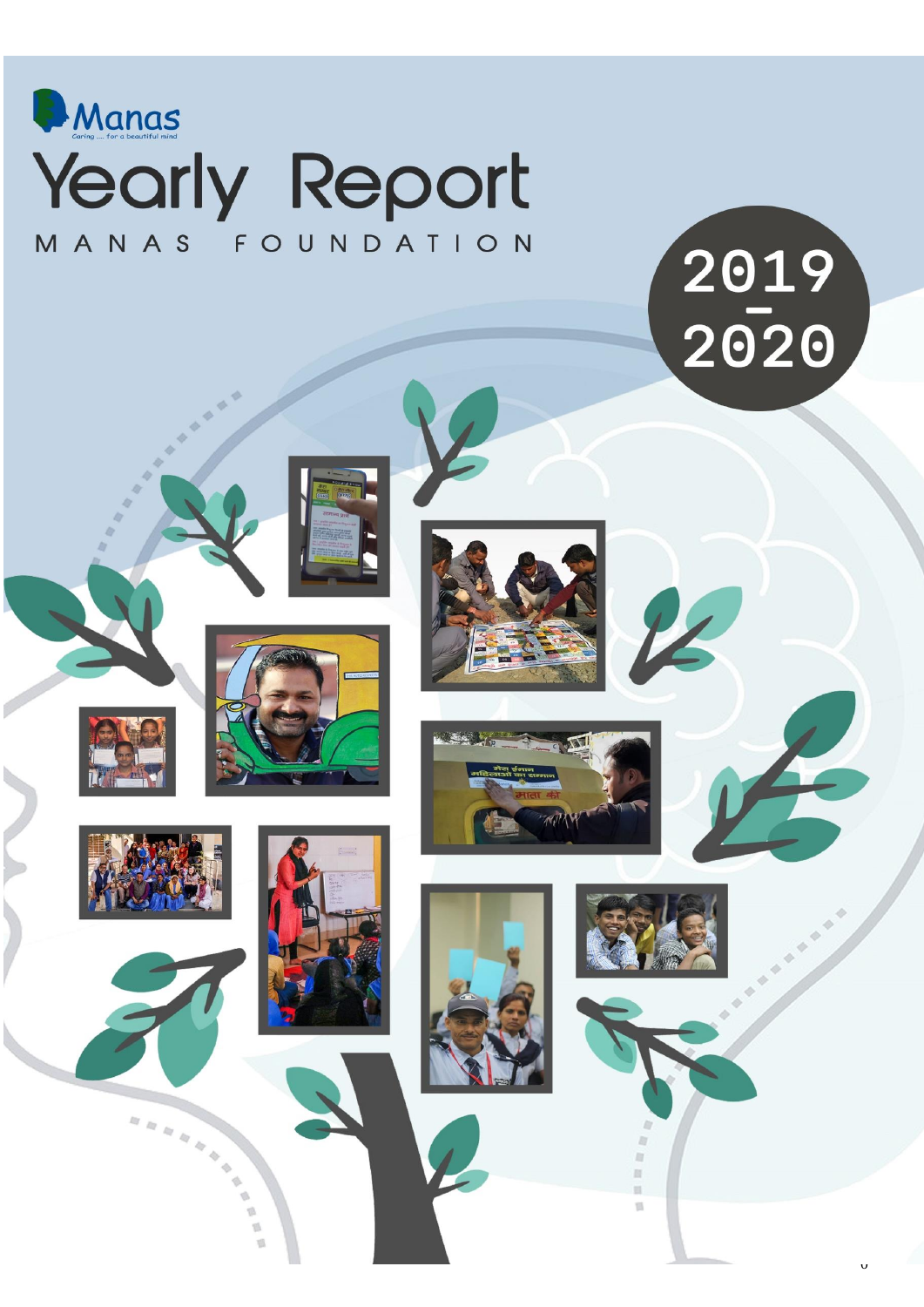

## **TABLE OF CONTENTS**

|    | 1.1. Evolution of Gender Justice Progammes                                               |
|----|------------------------------------------------------------------------------------------|
|    |                                                                                          |
| 3. |                                                                                          |
| 4. |                                                                                          |
|    | 4.1. Plug In Mental Health Units In Partnership With the Government of NCT of Delhi      |
|    | 4.2. Highlight in the Year 2019-2020                                                     |
|    | 4.3. Nirmal Chaya Outreach                                                               |
|    | 4.4. Mental Health Unit At Village Cottage Home and Children Home for Boys, Lajpat Nagar |
|    | 4.5. Camp Dausa                                                                          |
|    |                                                                                          |
|    | 5.1. Counselling Services at Dyal Singh College                                          |
|    | 5.2. Sanskriti School Mental Health Curriculum                                           |
| 6. |                                                                                          |
| 7. |                                                                                          |
| 8. |                                                                                          |
|    | 8.1. Psychometric and Psycho - Diagnostic Assessment                                     |
|    | 8.2. Psychotherapy and Counselling                                                       |
|    |                                                                                          |
|    |                                                                                          |
|    | 11. Initiatives to Build Safe and Equal Public Spaces While Working                      |
|    |                                                                                          |
|    | 11.1. Barabari Ki Dagar, Surakshit Safar: Delhi NCR                                      |
|    | 11.2. Gender Sensitization in Collaboration with UBER                                    |
|    |                                                                                          |
|    |                                                                                          |
|    | 13.1. Girl Child Awareness Programme                                                     |
|    | 13.2. Efforts in Association With Partner School                                         |
|    | 13.3. Round Table by WRI in Mumbai                                                       |
|    | 13.4. One Billion Rising                                                                 |
|    |                                                                                          |
|    |                                                                                          |
|    |                                                                                          |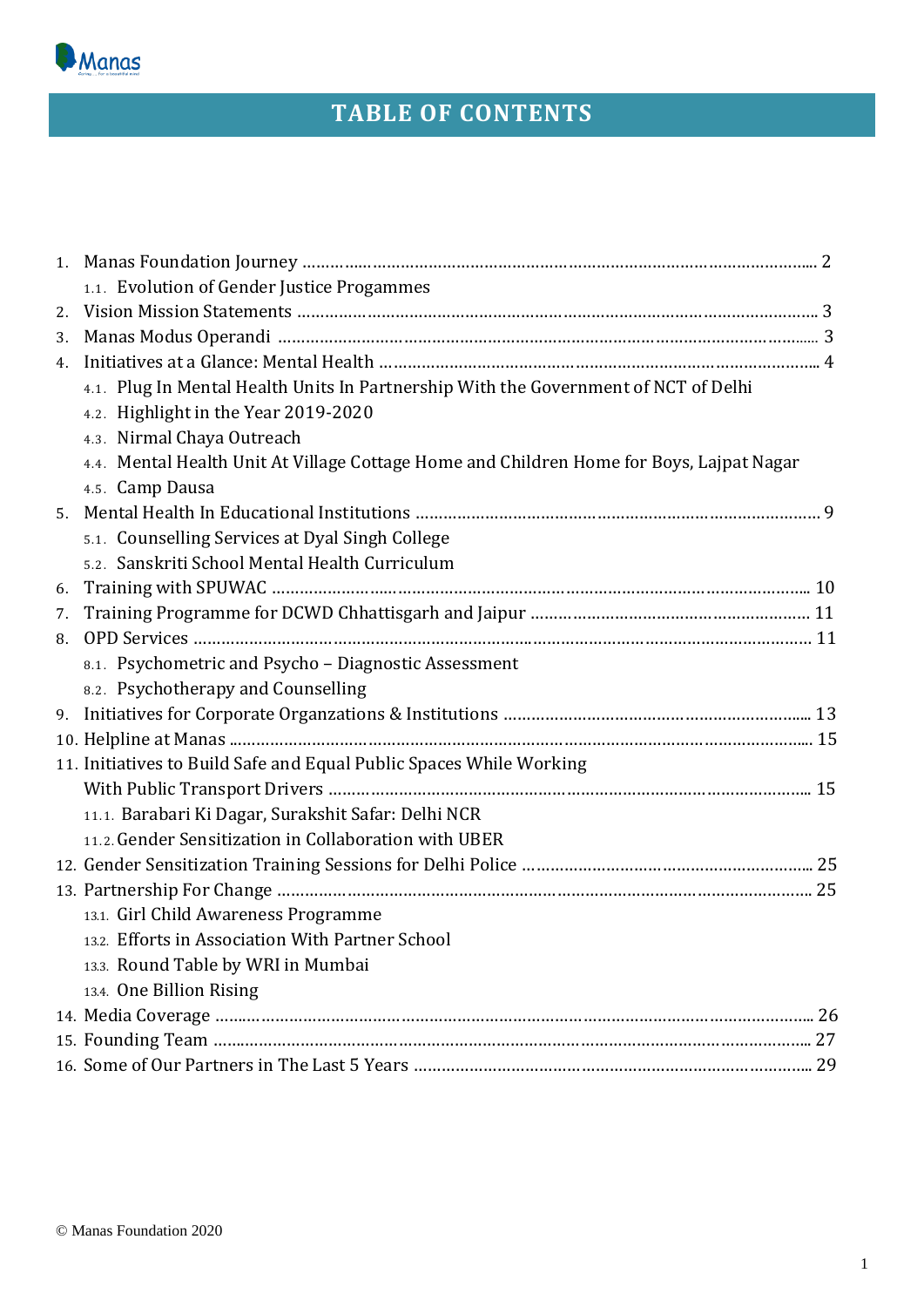

## **MANAS FOUNDATION'S JOURNEY**

In late 1990's, the founding trustees of Manas Foundation began their professional journeys from hospital chambers where they were offering services to the patients who sought professional help for mental health disturbances. They could see the struggle in the minds of people and how coming to the hospital was the last resort for them. They would have been to faith healers, tried every possible remedy, and come to the hospital with a sense of "giving up". Thus the whole approach to visit a mental health professional was negative and sheer OPD work clearly could not efficiently cater to critical mental health issues of the larger footprint of our society.

They soon started to volunteer their services to organizations such as Asha Kiran a government run home for mentally sub-normal children. It was an eye opener. The children, staff all were in need of mental health services. In 6 months they helped such institutes to reorganize their system in terms of medical records of these children, pharmachological intervention, I.Q. testings, managing their behavioural & emotional issues through therapy, workshops for the staff and even doing educational profiles for these children.

Their collective experiences in these institutions and the hospital set up along with the stigmatization and limited exposure to realities of the mental health field through their educational programmes, led them to believe that it was time that mental health services need to be seen through community based engagement models, were it can be deinstitutionalized and made affordable and accessible to all individuals. **At this point it became imperative to break from the shackles of stigma and myths surrounding mental health care and innovate a model of delivery independent of the monotonous and medicalized approach.** 

### **Hence the team of the founding trustees of Manas redefined the pathway to care for people in need, driven by principles of psycho-social mental healthcare, unlike any other organization in the country at that in that time!**

Through over 20 years of innovating, training and creating the space and receptivity of mental health in the communities, Manas has worked in creating a demand as well as supply of mental health services with a plethora of afflicted populations like children and women afflicted with sexual/emotional/physical abuse and violence, people with depression, anxiety and other common and severe mental health disorders, juveniles in conflict with the law, children trafficked for labor and sex work, reproductive and child healthcare clinics to provide slum-based mental health interventions as well as with the other NGO and GO stakeholders, to build capacity and enhance the mental health taskforces.

**With such a diverse repertoire of skills and knowledge, since its inception, Manas has successfully created person-centric and system-centric change agents, by plugging-in approaches toward fostering positive and reformative mental health and well-being within existing infrastructures.**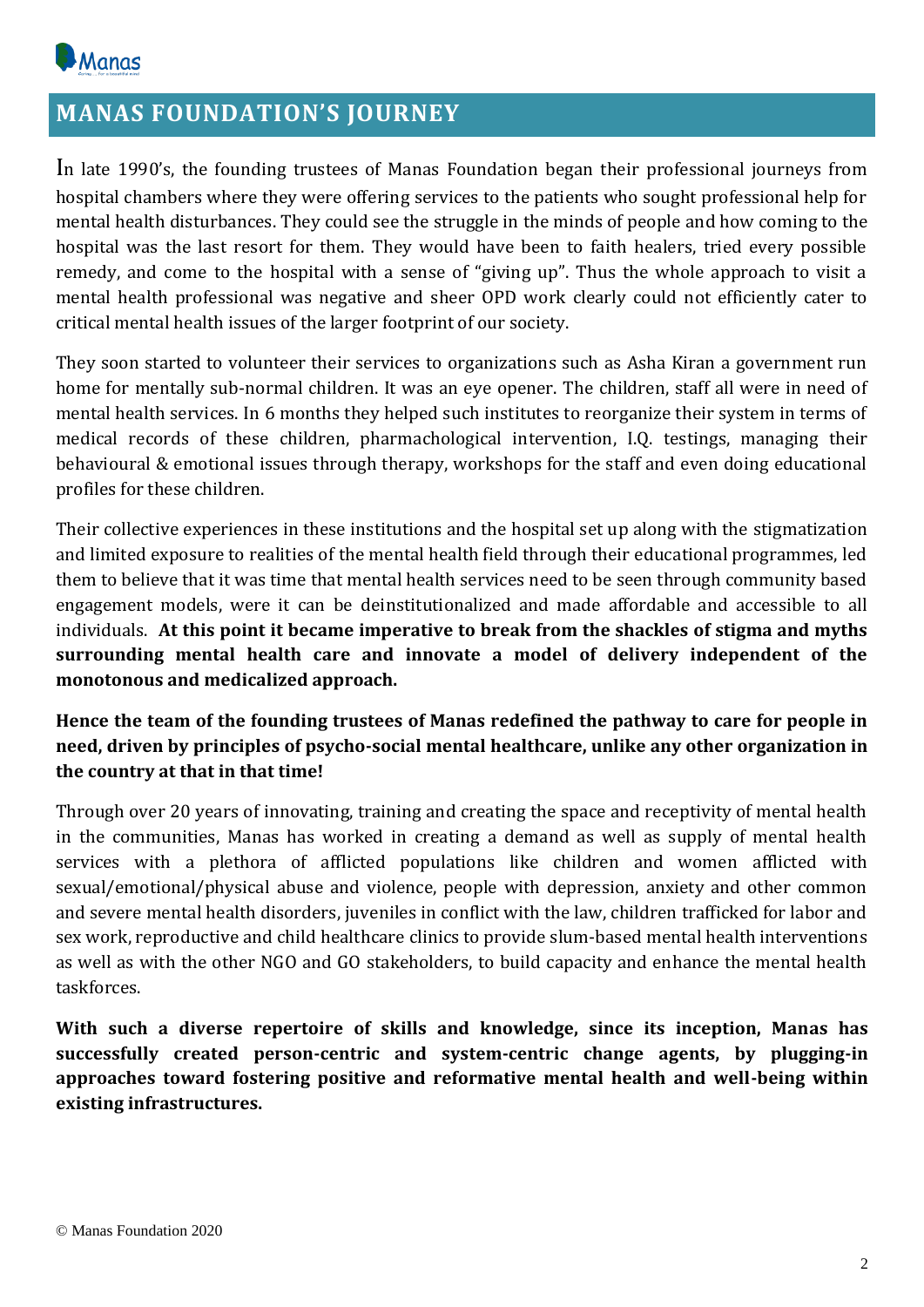

### **EVOLUTION OF OUR GENDER JUSTICE PROGRAMMES;**

Since 2010 we had been working with women who have been survivors of abuse and at the same time also with perpetrators of the violence in observation home for juvenile delinquents. The learnings while working with both these groups as well as the unfortunate Nirbhaya incident led us to develop an action plan of working with men through a gender sensitization programme aimed at creating public spaces safe and equal for women across India. Today this programme is Asia's largest programme engaging men in a dialogue on women safety and empowerment.

### **VISION AND MISSION STATEMENTS**

### *Our Vision is*

*'To create and promote inclusive communities and institutions that are mentally healthy, equal and empathetic to all*

### **Mission statement in Mental Health**

**To create & promote mentally healthy communities and institutions by raising awareness to reduce stigma, providing accessible mental health services, and capacitating institutions to integrate mental health into their delivery systems, through a psychosocial approach.**

With over a decade of experience on mental health focused largely on women, children and youth, in the year 2014, Manas Foundation organically evolved its second pillar of intervention; creating safe and equal spaces for women by working with public transport drivers through a mental health perspective.

#### **Mission statement in Gender Justice**

**To create and promote equal, inclusive and safe communities and institutions by bringing a positive shift in mindsets, attitudes and behaviours to reduce gender based violence and foster gender equality.**

### **MANAS'S MODUS OPERANDI**

Manas approach is to co-create mental health interventions that are plugged into ongoing service delivery systems in the community. Manas' innovative plug-in model leverages on existing delivery systems to provide mental health services, by setting up Mental Health Units (MHUs) as well as by implementing interventions that address challenges to psycho-social health and well-being across diverse contexts. Through this approach Manas has been able to demonstrate evidence based linkages between mental health, discrimination, poverty and access to justice.

- Addressing common mental health concerns
- Creating a demand and a supply for mental healthcare

Understanding mental health and well-being from a psycho-social perspective, taking diversities in context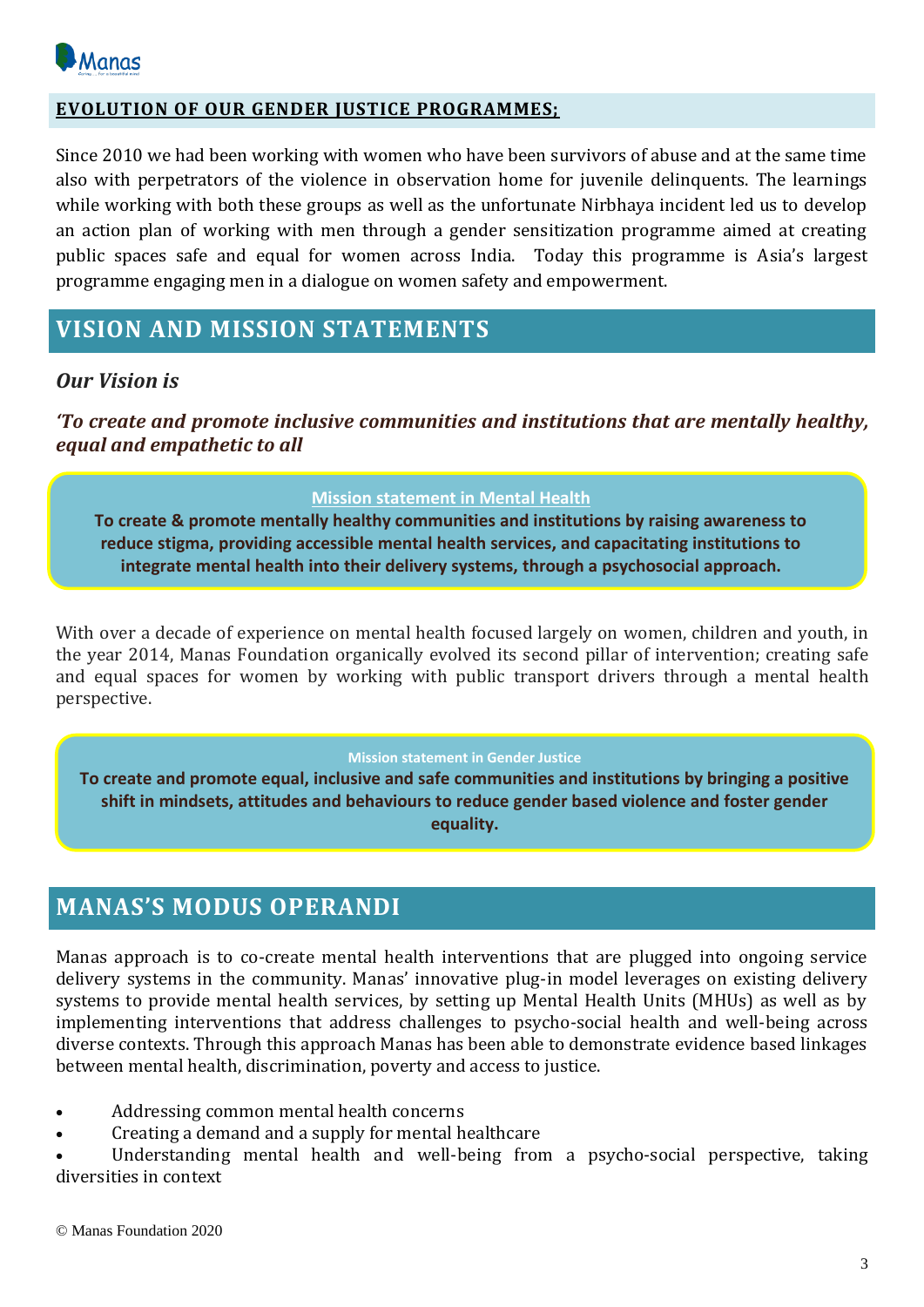

• 'Plugging in' mental health and well-being into existing interventions, such as education, healthcare, and state-run shelter homes and many others. This enables us to examine and work through linkages with diverse contextual needs. The plug-in model has enabled us to address the mental health correlates of poverty/socioeconomic disadvantage, illiteracy/lack of education, peer relationships/family dynamics displacement/marginalization, gender/violence against women and several others.

• Focusing on positive, preventive and promotive interventions towards enhancing well-being, resilience and potential

### **INITIATIVES AT A GLANCE: MENTAL HEALTH**

### PLUG IN MENTAL HEALTH UNITS IN PARTNERSHIP WITH THE GOVERNMENT OF NCT OF DELHI

Our mental health units at residential homes for care & protection are functional at the following locations- NirmalChaaya Complex, Children Home for Boys, Lajpat Nagar, Village Cottage Home, Lajpat Nagar, (Upcoming; Observation home for juvenile delinquents)

In the year 2010, we began catering to the mental health needs of residential care institutes for people under care and protection and people in conflict with law by the Department of Women and Child Development, (DWCD) Govt. of NCT of Delhi. We have found that factors such as psychological and physical abuse, low education and awareness, weak social support, familial discord and previous exposure to traumatic life situations gravely impact their mental health and lead to adverse consequences which wrrant mental health interventions. Furthermore women constitute an additionally vulnerable group in this regard as they are often given secondary status when it comes to socio-economical, legal and human rights issues.

Within these residential complexes Manas Foundation undertakes an intensive psychological evaluation with every resident in order to determine the individual's psychosocial needs and a personalized management plan is prepared for them in consideration with their context, corresponding ongoing legal process and in tandem with the overall efforts by the government for these residents. Our services include individual counseling sessions, psychiatric consultations, group therapy, post-restoration and family counselling and crisis intervention. Psychologists also conduct various workshops with support staff regularly to sensitize them on mental health and adjustment issues to be able to cater to needs of the residents with empathy and understanding.

Over the course of working with these homes we have innovated and designed intervention strategies which not only rely on the traditional therapy models but employ practices such as Dance Movement Therapy, Art Therapy, Drama Therapy, Art of Living Practices, Yoga, Gardening etc which cater to their mental health continuum; from redressal of mental health concerns to promotion of positive mental health.

On a monthly basis, our MHUs at the government homes cater to 1500-2000 residents per month, whose mental health needs Manas has been addressing over the past 10 years

### **HIGHLIGHTS IN THE YEAR 2019-2020:**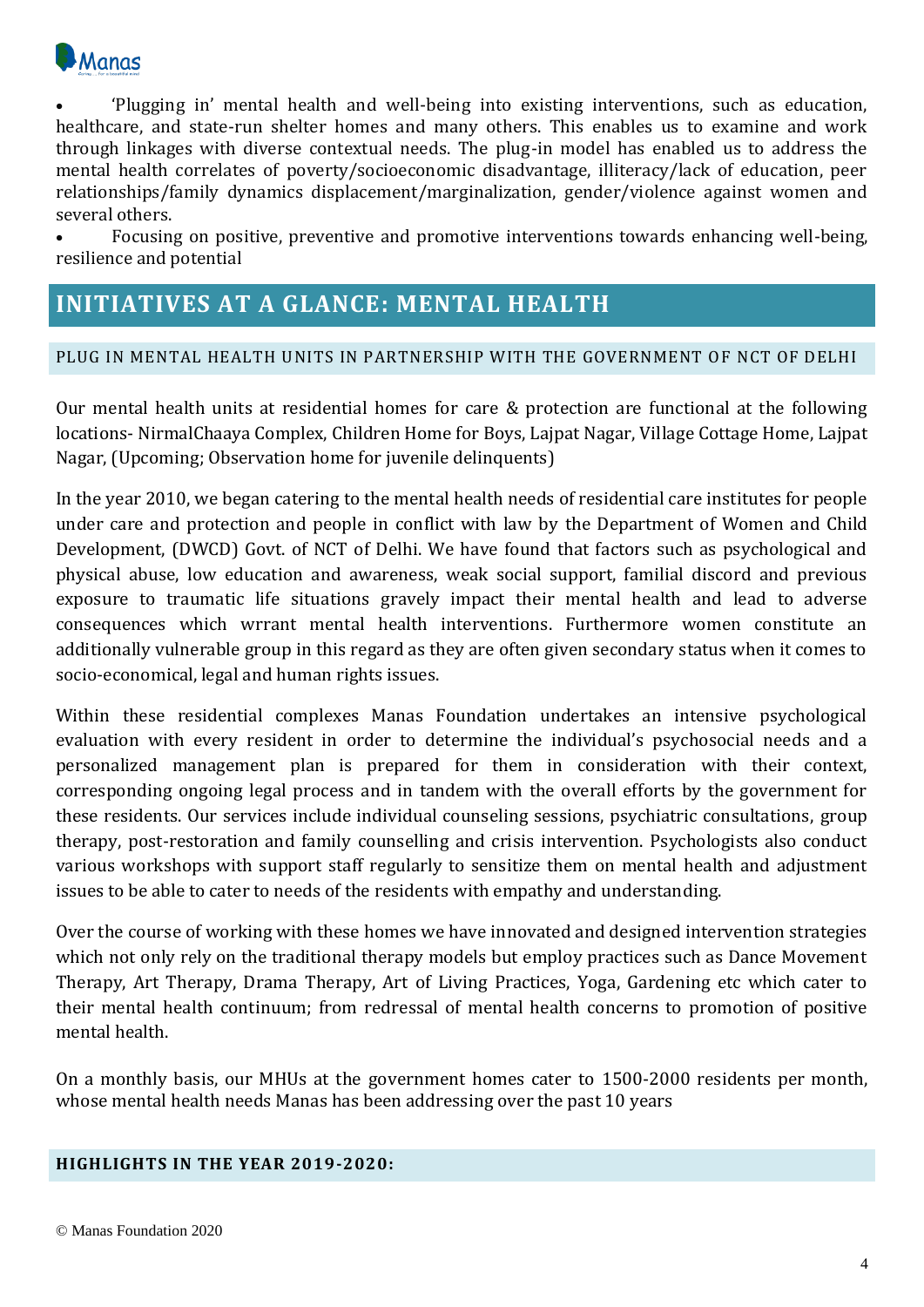

**Children's Day** – On the occasion of Children's Day, an event was organised by MHU in collaboration with the institution of SSH, CHG 3 and OHG. A number of items were prepared involving the residents of the institutions. The events included Dance performance, solo and group, song performance, and poem recitation. The event was enjoyed by all, the participants as well as the attendees. The event was also anchored by the staff of MHU. It was attended by higher officials like District Officer, Magistrate (of JJB), and District Child Protection Officer.

**Christmas Day Celebration** – Usually a great importance is given to festivals like Diwali, Holi, so for a change in the routine it was thought to celebrate Christmas as a festival, planning a few activities around it. In the spirit of the festival, MHU planned to conduct mask making, tree making and quiz with the residents of children home for girls. The participants were provided with all the material and were expected to make Santa masks out of it. They were allowed to be creative in their own way for it. They were able to achieve the goal of the activity. For tree making, they were provided with stencils and were expected to make Christmas trees, and its decorations with the fancy material. The participants were easily able to make the trees and they decorated it as well.

**Women's Day –** As a part of celebration on Women's day, MHU participated for a quiz conduction and anchoring. The quiz was themed on the occasion and questions were formulated keeping the level of education of residents in mind. Participants from all the homes participated as different teams. The quiz was conducted by the staff of MHU and the winning team was awarded at the end.

**Independence Day -** The series of activities were conducted during the Independence Day week at Children Home for Girls (CHG) with an aim to teach the participants the significance of celebrating the Independence Day.

**1) Kite making-** All the participants were divided in to several groups and made colorful kites. They were given art and crafts material and given the instructions to make it. They all enjoyed the activity.

**2) Badge making-** In the badge making activity, all the participants were given the art and crafts material and were instructed to make a badge using the colors of our national flag (orange, white, green, and blue). They all were also encouraged to wear the batch on the Independence Day.

**3) Movie screening-** Movie screening of 'I am Kalam' was carried out with the aim to help the children understand the importance of hardwork and that we can shape our future the way we want it to turn out.

**4) Poster Making-** All the participants were gathered in the activity area and they were provided with the colors and sheets to draw. All the participants made colorful posters related to Independence Day such as they drew the Red Fort and the Prime Minister hoisting the flag, and some drew the kite, or our national flag.

### NIRMAL CHHAYA OUTREACH

|                  | <b>Client Information</b>                                    |                                                                                       |                                                                          |                                                        |                                                                 |                                          |                                                             |                                                             |                                                                                                |
|------------------|--------------------------------------------------------------|---------------------------------------------------------------------------------------|--------------------------------------------------------------------------|--------------------------------------------------------|-----------------------------------------------------------------|------------------------------------------|-------------------------------------------------------------|-------------------------------------------------------------|------------------------------------------------------------------------------------------------|
| Hom<br>e         | No.<br><b>of</b><br>clien<br>ts<br>for<br>new<br>inta<br>kes | <b>of</b><br>No.<br>clients<br>seen<br>once<br>for<br>counsel<br>ling<br>session<br>S | No.<br>of<br>clients<br>under<br>Psychia<br>tric<br><b>Treatm</b><br>ent | of<br>No.<br>family<br>counsel<br>ling<br>session<br>S | <b>of</b><br>No.<br>clients<br>for I.Q<br><b>Screeni</b><br>ngs | <b>Crisis</b><br><b>Interven</b><br>tion | No.<br><b>of</b><br>group<br>session<br>s/<br>worksh<br>ops | <b>Total</b><br>of<br>No.<br>counse<br>ling<br>session<br>S | <b>Total</b><br>No.<br>of<br>psychiatri<br>$\mathbf c$<br>consultati<br>ons/<br>medicatio<br>n |
| CHG1             | 416                                                          | 705                                                                                   | 105                                                                      | 146                                                    | $\mathbf{1}$                                                    | 14                                       | 28                                                          | 947                                                         | 268                                                                                            |
| CHG <sub>2</sub> | 98                                                           | 304                                                                                   | 31                                                                       | 36                                                     | 1                                                               | $\overline{2}$                           | 28                                                          | 337                                                         | 74                                                                                             |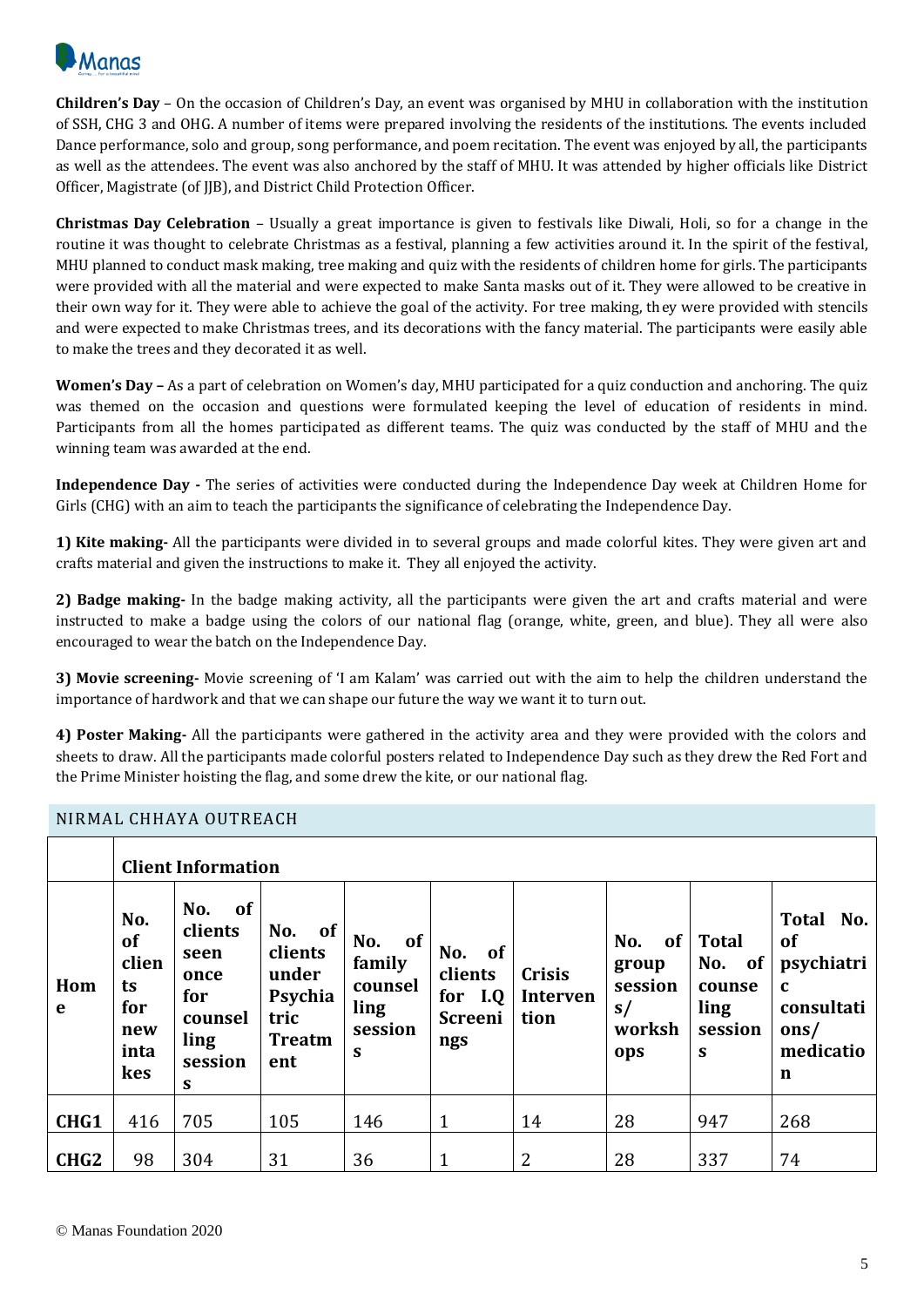

Intakes and Initial Intervention Follow up & Assessments

| CHG <sub>3</sub>                  | 10                       | 36   | 17             | $\mathbf{1}$     | 3                        | $\blacksquare$           | 19               | 52   | 37                       |
|-----------------------------------|--------------------------|------|----------------|------------------|--------------------------|--------------------------|------------------|------|--------------------------|
| CHG4                              | 10                       | 34   | $\blacksquare$ | 16               | $\overline{\phantom{a}}$ | $\blacksquare$           | 10               | 52   | $\overline{\phantom{a}}$ |
| <b>OHG</b>                        | 15                       | 53   | 25             | 8                | $\blacksquare$           | $\blacksquare$           | 22               | 94   | 65                       |
| <b>NN</b>                         | 44                       | 107  | 47             | 8                | $\mathbf{1}$             | 3                        | 22               | 139  | 108                      |
| <b>SSH</b>                        | 197                      | 227  | 353            | 84               | $\overline{2}$           | $\overline{2}$           | 29               | 342  | 793                      |
| <b>ACH</b>                        | 10                       | 137  | 23             | $\boldsymbol{0}$ | $\mathbf{1}$             | $\overline{\phantom{a}}$ | 14               | 164  | 63                       |
| BN                                | $\overline{\phantom{a}}$ | 259  | $\overline{2}$ | $\boldsymbol{0}$ | $\mathbf{1}$             | $\mathbf{1}$             | 16               | 319  | 2                        |
| <b>BG</b>                         | $\overline{\phantom{0}}$ | 195  | 11             | $\bf{0}$         | $\overline{\phantom{a}}$ | $\mathbf{1}$             | 16               | 243  | 17                       |
| <b>CWC</b>                        | 226                      | 66   | $\overline{2}$ | 85               | $\overline{\phantom{a}}$ | $\overline{\phantom{a}}$ | $\boldsymbol{0}$ | 96   | 3                        |
| <b>Total</b><br><b>Num</b><br>ber | 1026                     | 2087 | 616            | 384              | 10                       | 23                       | 204              | 2785 | 1430                     |

### MENTAL HEALTH UNIT AT VILLAGE COTTAGE HOME (VCH) AND CHILDREN HOME FOR BOYS (CHB), LAJPAT NAGAR

The Manas Mental Health Unit (MHU) at Lajpat Nagar serving Children Home for Boys – I and II and Village Cottage Home – I and III was set up in 2011. Initially funded by Ford Foundation, the MHU is now funded by the Department of Women and Child Development, Government of NCT of Delhi.

### POPULATION:

The children at **VCH** comprise of **boys and girls aged 5 to 10 years old**.

The children at **CHB I** comprise of **boys aged 10 to 12-year-old** and **CHB II** comprises of boys aged **13 to 18 year old**.

The residents of the homes come from backgrounds of economic and psychosocial adversity, including domestic violence, parental conflict, substance and sexual abuse. This contributes towards the development of various mental health concerns including attachment related problems, inattention, conduct issues, sexual misconduct, impulsivity, anger outbursts, depression and anxiety.

### VCH & CHB OUTREACH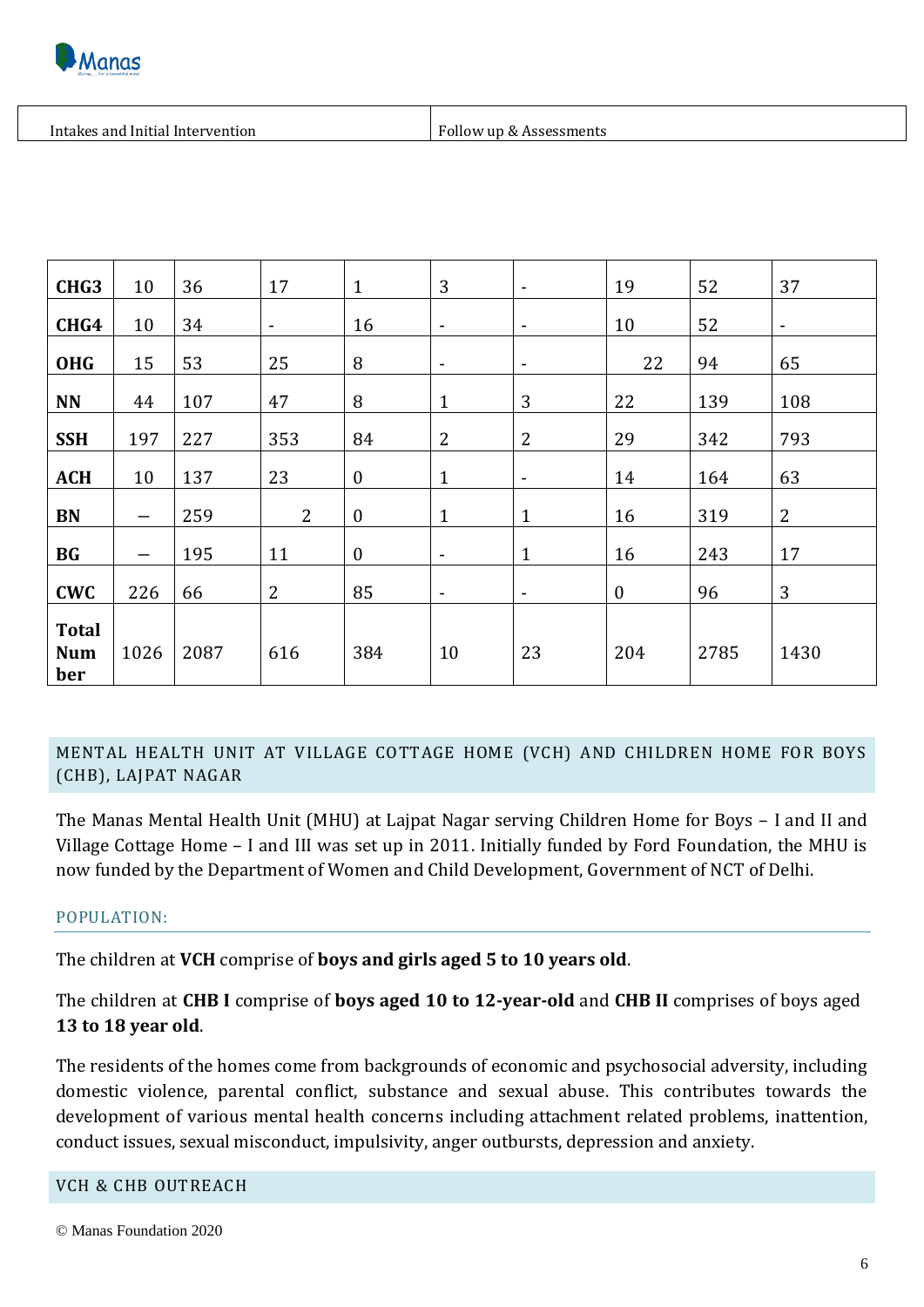

| Homes      | of<br>No.<br>Intakes | of<br>No.<br>Individual<br>Counselling<br>sessions | of<br>No.<br>clients<br>under<br>Psychiatric<br>treatment | No.<br>of<br>group<br>sessions<br>sessions/<br>workshops | of clients<br>No.<br>for<br>psychotherapy<br>sessions | of<br>No.<br>Psychiatric<br>Evaluation/<br>medication | of<br>No.<br>families/caregiver<br>counselling<br>sessions | of<br>No.<br>Assessments |
|------------|----------------------|----------------------------------------------------|-----------------------------------------------------------|----------------------------------------------------------|-------------------------------------------------------|-------------------------------------------------------|------------------------------------------------------------|--------------------------|
| <b>VCH</b> | 24                   | 288                                                | 72                                                        | 24                                                       | 380                                                   | 368                                                   | 72                                                         | 12                       |
| <b>CHB</b> | 48                   | 440                                                | 96                                                        | 32                                                       | 720                                                   | 448                                                   | 96                                                         | 15                       |
| CWC        | 108                  | 104                                                | 14                                                        | $\overline{\phantom{a}}$                                 | 122                                                   | $\overline{\phantom{a}}$                              | 110                                                        | $\overline{\phantom{a}}$ |
| Total      | 180                  | 832                                                | 182                                                       | 56                                                       | 1,222                                                 | 816                                                   | 278                                                        | 27                       |

#### **CAMP DAUSA**

Manas Foundation in the year 2018 initiated a programme *'Community Action Mental Health Programme (CAMP) Dausa'* which entails a collaborative working between Manas Foundation and National Mental Health Programme India (NMHP) and aims for co-creation of accessible, affordable and replicable mental health services for people in and around Dausa. This programme addresses the integral aspects of community mental health care: the demand, supply and sustainability of services and also works as an augmentative tool for the District Mental Health Programme (DMHP); which is the primary instrument of NMHP for addressing the mental health needs in Dausa.

### METHODOLOGY

In order to ensure the availability and accessibility of minimum mental healthcare to all; the methodology of CAMP Dausa entails a working partnership between all stake holders in Dausa to meet the mental health demands of the people of Dausa in a scientific, researched and effective manner. Our interventions are contextualized to the cultural, religion and regional dynamics.

Through partnership with various district level agencies dedicated to dispersing health and educational service sin Dausa, below is a quantitative breakup of our work in the first year of implementation of this programme;

#### CAMP DAUSA OUTREACH

The following table summarizes the activities have been undertaken between 1st April 2019 - 31<sup>st</sup> Match 2020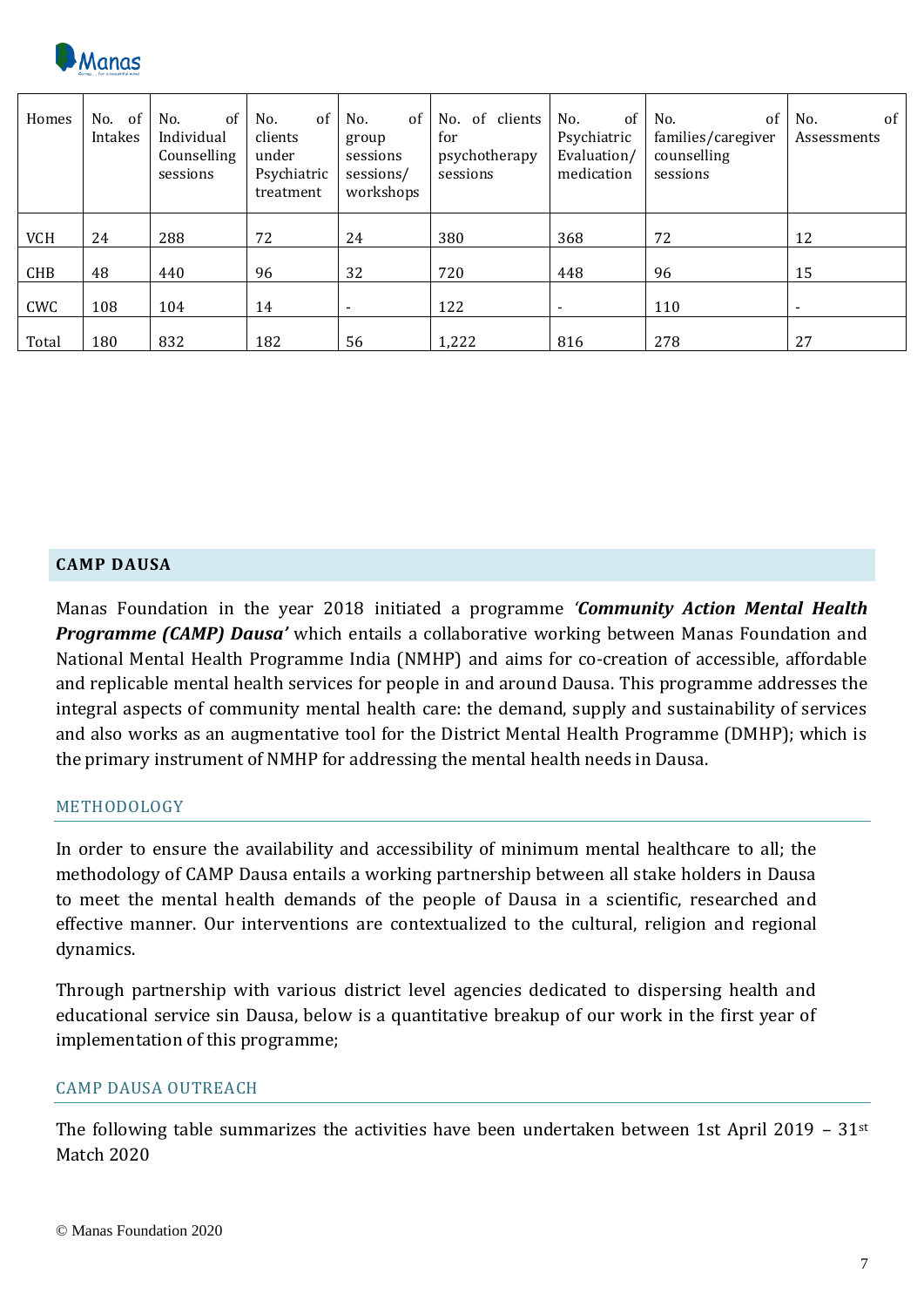

| Workshops with schools in Dausa                                                 | 7                                                                                          |
|---------------------------------------------------------------------------------|--------------------------------------------------------------------------------------------|
| Workshops with PHCs/CHCs in Dausa                                               | 32                                                                                         |
| Workshops with ASHA's and ANMs                                                  | 8                                                                                          |
| Direct mental health work in District<br>Hospital                               | 375 sessions                                                                               |
| Direct mental health work at the CAMP<br>Dausa office                           | 126 sessions                                                                               |
| Independent awareness campaigns in<br>the locality of Dausa (Shopkeeper drives, | <b>Shopkeeper</b><br>drive<br><i>(continuous)</i><br>activity)                             |
| private practitioner drives, camps at<br>local hotpots)                         | 1 private practitioners drive                                                              |
|                                                                                 | 5 independent awareness camps at<br>local hotspots.                                        |
|                                                                                 | 15<br>campaigns<br>in<br>awareness<br>collaboration with the DMHP/CMHO.                    |
| <b>Additional Activities</b>                                                    |                                                                                            |
| school<br>Counselling<br>sessions<br>with<br>students                           | 155 sessions (July '19 to March '20)                                                       |
| Work in correction home for juvenile<br>delinquents                             | sessions, 3<br>individual<br>group<br>8<br>sessions<br>(August-<br>assessment<br>November) |

### ADDITIONAL OUTCOMES EMERGING FROM THE WORK IN THE FIELD

- 1. The CAMP Dausa office has reached a level of visibility wherein local shopkeepers bring in people with mental illness/distress directly to the CAMP Dausa office before as their first consultation.
- 2. Client activity at CAMP Dausa office has been regulated and a system formed owing to the traffic. A systematic online calendar has been made and time slots for clients are regularly booked by the counsellors. The Office manager makes regular weekly or biweekly calls to clients and makes appointments according to this calendar.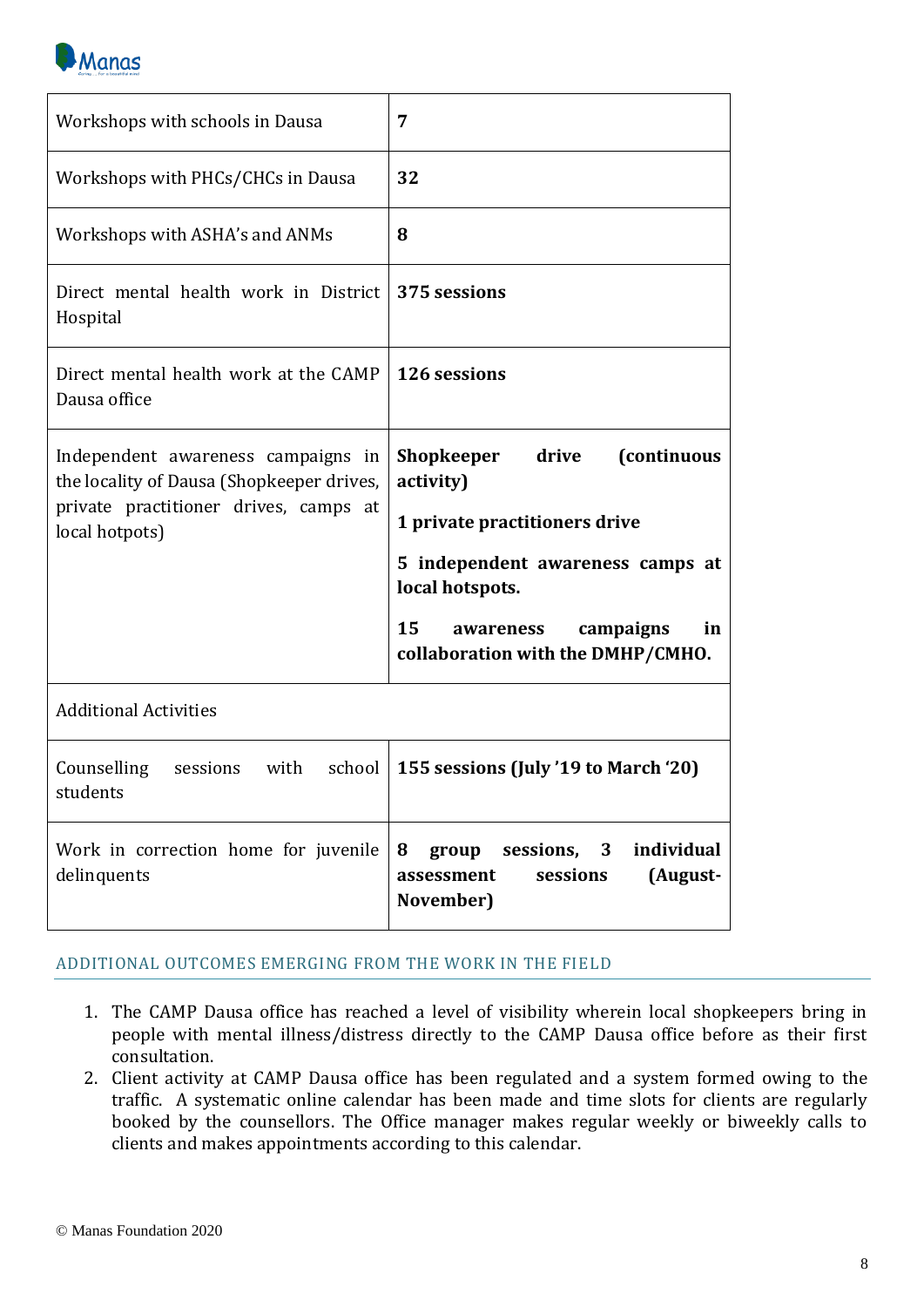

- 3. Client engagement has been improved with the help of more rigorous psychotherapeutic supervision, which has resulted in n increase in the number of follow ups and a goal directedness of the sessions.
- 4. The final two sessions of the Asha and ANM training have been successful in bringing people they have identified as having a mental illness/distress from the field to the block level health care centre. This opens up an opportunity for us to systematically engage Ashas and ANMs at the block level to reach out to every home in a block.
- 5. Our association with the Giriraj temple and the temple trust has been leading to a visible cooperation from them each time we set up camp at the temple.
- 6. In schools, our work has successfully expanded to teachers and group interactions with students. Teachers who were earlier sceptical of the work of a counsellor have now begun to approach the counsellor to talk about their own mental health concerns.

### **MENTAL HEALTHCARE IN EDUCATIONAL INSTITUTIONS**

A widespread lack of awareness of mental health leads to an absence of language with which to speak of our psychosocial concerns, or vocalize a demand for mental health services. In order to promote the identification of mental health issues, such as stress, depression, anxiety, suicidal tendencies, at a young age, interactive workshops with students are highly effective. This also works to encourage help seeking behaviour and work towards reducing the stigma around mental health in the community.

Manas has formed associations with several academic institutions across Delhi-NCR, undertaking preventive and promotive mental health related programs.

### COUNSELLING SERVICES AT DYAL SINGH COLLEGE

Manas Foundation has been running a Mental Health Programme for Dyal Singh College since April, 2014. The work in Dyal Singh entails to conduct one on one counselling sessions with the students to assist them in the process of resolving their interpersonal conflicts, challenges and stressors in life due to academics and other experiences and well as build resilience towards developing maladaptive patterns of coping in times of distress.

One of the psychologists from the team visits the college weekly to aid the students in these processes. The psychologist also helps the students and teachers understand the importance of preventive, and positive mental healthcare in their lives. This academic year, the therapist outreached approximately 63 students. Additionally we continued to display attractive IEC material across the campus such as posters which focused on different mental health concerns and strategies students can implement in their daily lives to manage these concerns.

### SANSKRITI SCHOOL MENTAL HEALTH CURRICULUM

Manas initiated conducting workshops on a one-touch basis with Sanskriti School in 2012 over topics concerning mental health and lifeskills for it students and subsequently developed a mental health curriculum which has been incorporated within the academic framework of the school. The mental health curriculum addresses specific psychosocial concerns that arise at the various stages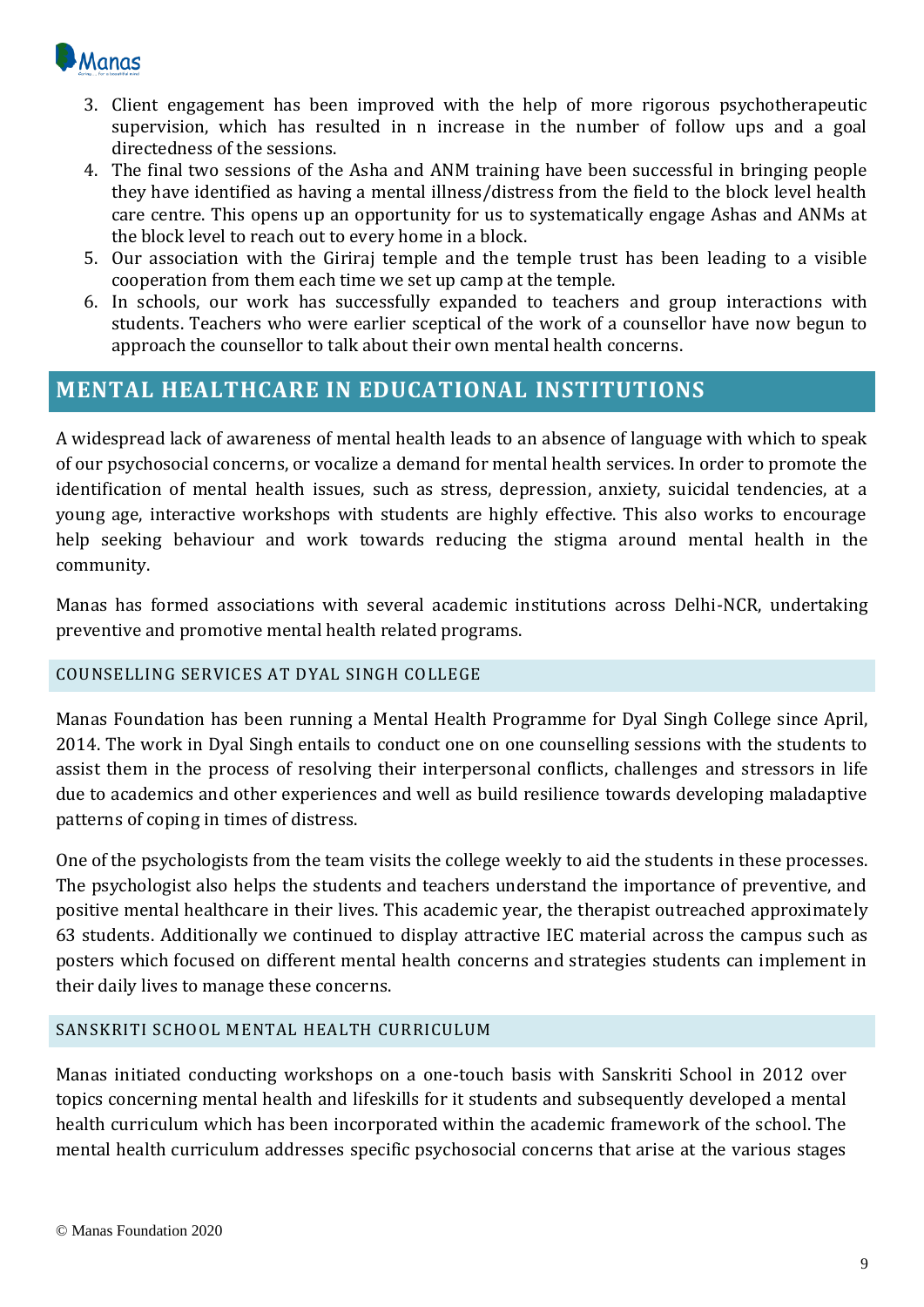

of growing up, and include physical and emotional changes, identity formation, respect and discipline, communication, relationships, and peer pressure among others.

These workshops are annually monitored and evaluated by the expert panel. Feedback is collected and reviewed by all the stakeholders including faculty, students and parents of Sanskriti School. Students have expressed positive feedback with regard to the workshop; consistently stating its relevance to their personal and academic lives. It has not only been well-received by the students but the other stakeholders as well, enabling the curriculum to progress into its fifth year.

The year 2019-2020 was the 6th year of implementing the Manas Mental Health Curriculum with Sanskriti. In the module revision for this academic year, a consensus was reached by the panel to execute the curriculum via specific modalities for each of the grades.

|                                | MIDDLE SCHOOL                |                                              |                                  |                                          |                                 |
|--------------------------------|------------------------------|----------------------------------------------|----------------------------------|------------------------------------------|---------------------------------|
| Grade                          | of<br>No.<br><b>Sections</b> | No.<br>of<br><b>Workshops</b><br>per Section | <b>Total</b><br><b>Workshops</b> | <b>Students</b><br>per<br><b>Section</b> | <b>Total</b><br><b>Students</b> |
| Grade 6                        | 6                            | $\overline{4}$                               | 24                               | 30                                       | 180                             |
| Grade 7                        | $\overline{7}$               | 4                                            | 28                               | 30                                       | 210                             |
| Grade 8                        | $\overline{7}$               | $\overline{4}$                               | 24                               | 30                                       | 210                             |
| <b>TOTAL</b><br><b>NUMBERS</b> | <b>20</b>                    | 12                                           | 76                               | 90                                       | 600                             |

### SANSKRITI SCHOOL OUTREACH

### MENTAL HEALTH SERVICES FOR ADHYAN PUBLIC SCHOOL

At the start of this year, Adhyan Public School based out of Kapashera reached out to Manas to provided mental health interventions within their premises for their students. The school caters to children from low income families and valued the impact that mental health services can have on their overall development and progress. Our psychologist visits the premises on weekly basis and conducts group workshops, individual counselling sessions as well as IQ Assessments for children in close coordination with the school management.

### **TRAINING WITH SPUWAC**

For custodians of the law, crime prevention and securing confidence of the citizens serves as critical aspects of the core mandate for them. Involving these institutional stakeholders is imperative to breakthrough social and cultural barriers domesticating and shaming violence, especially those against women and children.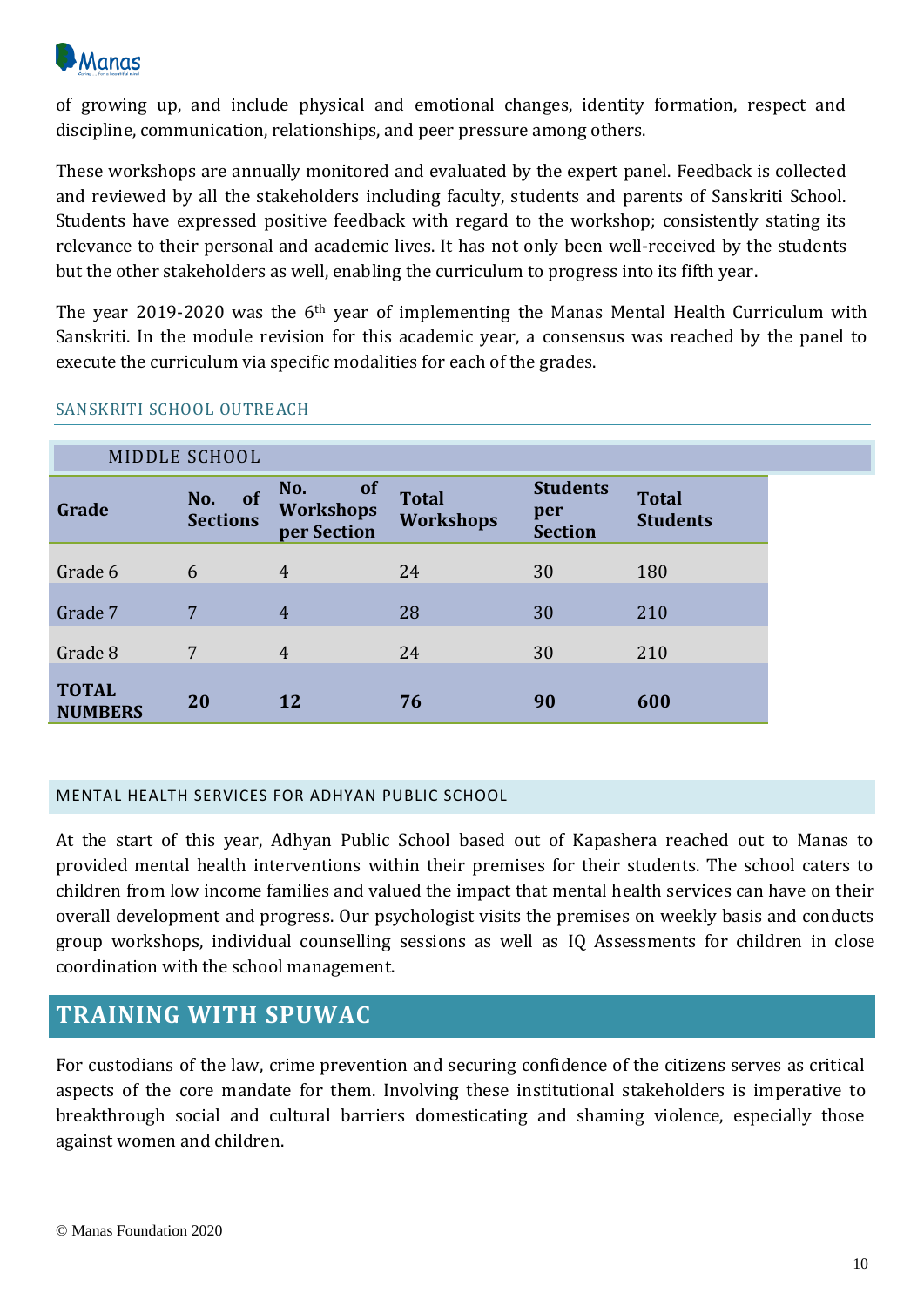

The concept of sensitivity is grossly misunderstood by a large majority of police officers, resulting in for instance, women being blamed for crimes against them (Bhowmick, 2012). These attitudinal and behavioural changes can only be brought about through designing interventions to facilitate awareness and sensitivity. This would allow custodians of the law to view and process crimes, specifically those against women and children, through a safe, unbiased lens.

From time to time in the last one year, on request of the SPUWAC Malviya Nagar, Manas Foundation conducted training sessions for their staff members with focus on interview skills backed by principals of counseling and mental health when working cases of abuse and violence w.r.t women and children. The participants enthusiastically contribute to the workshop by sharing their thoughts and experiences.

### **TRAINING PROGRAMME FOR DWCD CHHATTISGARH AND JAIPUR**

Afetr a thorough need assessment conducted with UNICEF in Chhattisgarh for designing a mental health intervention for the department of women and child and tribal welfare, Manas Foundation was commissioned to conduct Basic Counseling Skills training programmes for counsellors associated with the Department of Women and Child Development in Chhattisgarh and Jaipur. We conducted an intensive programme for 2 batches of counsellors in Raipur. Counsellors from across districts in Chhattisgarh attended the training programme and all stakeholders much appreciated the programme design which was completely hands on and experiential.

Another training programme was organized in Jaipur where our facilitators were key mental health faculty for training the counsellors on mental health care for residents of institutional set up. \$0 participants underwent this training session.

### **OPD SERVICES**

The services we provide at our Out Patient Department are oriented towards optimizing potentials, and preventing mental health concerns from occurring or increasing in severity.

### **PSYCHOMETRIC AND PSYCHO-DIAGNOSTIC ASSESSMENT**

Psychometric and psycho-diagnostic assessments with outpatient and referral clients are an integral part of Manas' mental health services. These services play an essential role in assessing intellectual and emotional functioning and guide clinicians in understanding psychological difficulties. It also helps in clarifying symptoms, conceptualizing and initiating therapeutic interventions, and mapping out management plans. Manas uses **standardized testing procedures** to understand the intellectual, psychosocial or emotional concerns of the clients. This also extends to understanding the spectrum of issues that may be taking away from the clients' **positive psychological growth**.

The following are the some of the kinds of assessments conducted at Manas Foundation: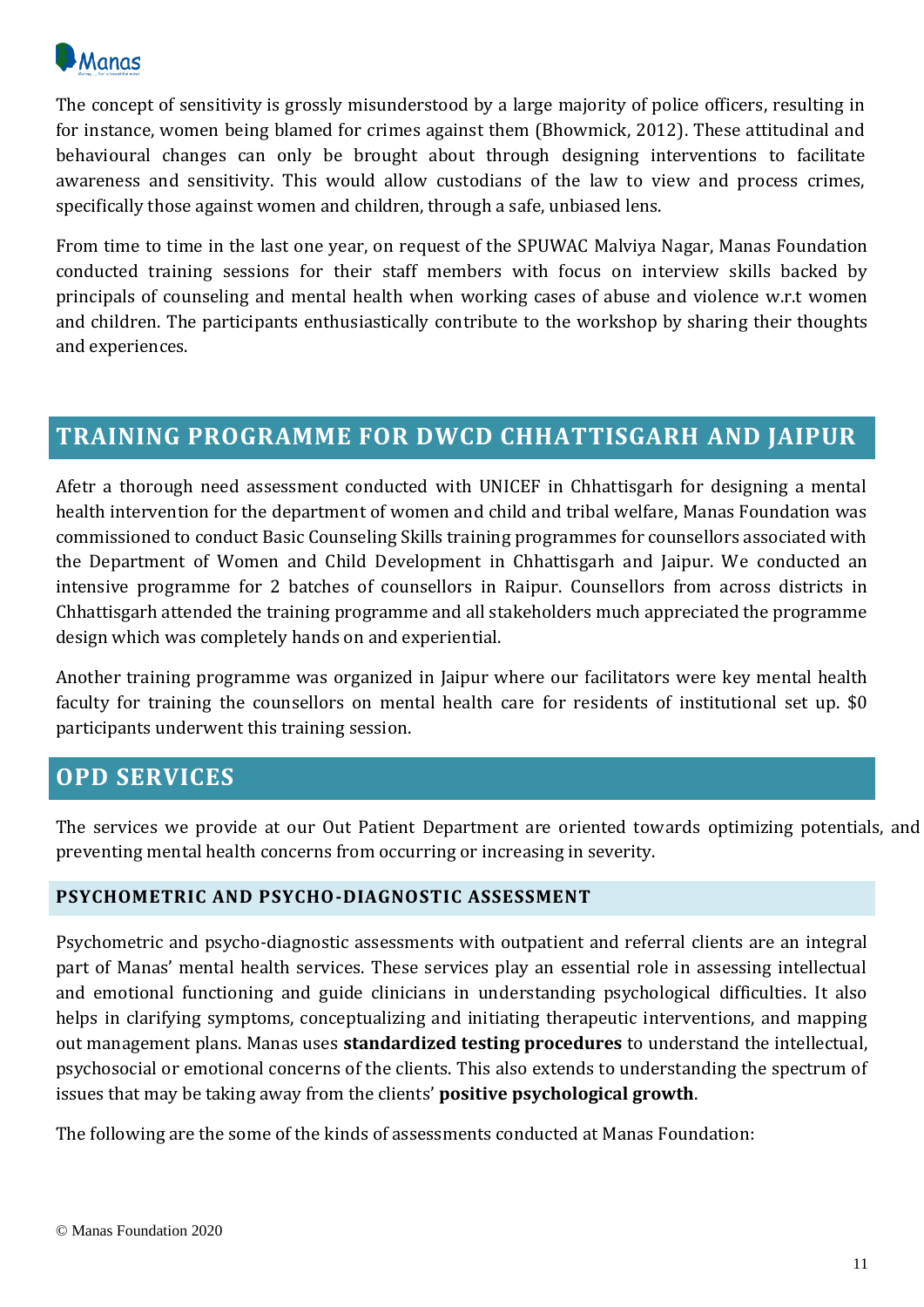

- **Intelligence (IQ) Testing**: IQ Assessment includes performance and verbal tasks to measure intellectual ability across tasks and culture-fairness in interpretation. These assessments are conducted using standardized tests for a range of age groups.
- **Specific Learning Disability**: Specific Learning Disability (SLD) assessment involves administration of tests that tap into the clients' level of difficulty with regards to scholastic and perceptual skills. SLD It takes into account attention, language, arithmetic, and perceptual gestalt and accuracy.
- **Personality Assessment**: Personality assessment involves tests including self-report and projective measures that bring out various aspects of clients' traits and characteristics. These are often referred as an aid in self-awareness for clients, or to assist clinicians in gaining insight into the personality patterns of clients.
- **Neuropsychological Functioning**: Neuropsychological assessment is administered to clients with symptoms that reflect brain damage or degeneration. Several subtests are conducted in order to gauge neuropsychological variables pertaining to the frontal, parietal-occipital, and temporal lobes.
- **Psycho-diagnostics**: Psycho-diagnostic assessments assist in clarifying diagnoses for clients who report or demonstrate behavioural or psycho-emotional patterns reflective of mixed symptoms. Psychological disorders such as depression, anxiety, schizophrenia, and personality disorders, among others, are screened as part of diagnostic assessments. Standardized screenings, selfreport, and projective tests are administered following a detailed clinical interview and history taking session. Due consideration is given to personal and contextual factors. Psychiatrists often refer clients prior to prescription of medication or alteration of dosage.
- **Career Guidance (Aptitude and Interest Assessment)**: Career assessment is a comprehensive process involving detailed interviews, aptitude testing, interest assessment, and self-disclosure activities. These assessments form an understanding of career conceptualizations, future orientation, primary traits, career-personality, perceived career strengths and obstacles to career and value systems. The career report brings out the match between the three key areas: **interest, aptitude and personality** and provides specific recommendations. Interactive report sharing sessions are often a follow up of career assessment, wherein the client and key family members are briefed on findings and engaged with for the road ahead.

### **PSYCHOTHERAPY AND COUNSELING**

Manas psychologists practice the **psychosocial model of therapy**. This approach looks at the individual's growth within the context of their environment. Part of the effort is to de-stigmatize mental health services within the mindset of clients and their families. Psychologists work with individuals and groups to address psycho-emotional issues arising in the context of family and relationships to co-create solutions. We aid individuals in utilizing their intrapersonal and external resources to alleviate distress and create greater well-being through counseling and psychotherapy. Therapeutic interventions are conducted following **standardized procedures, ethical protocols** and ensure the comfort of the client.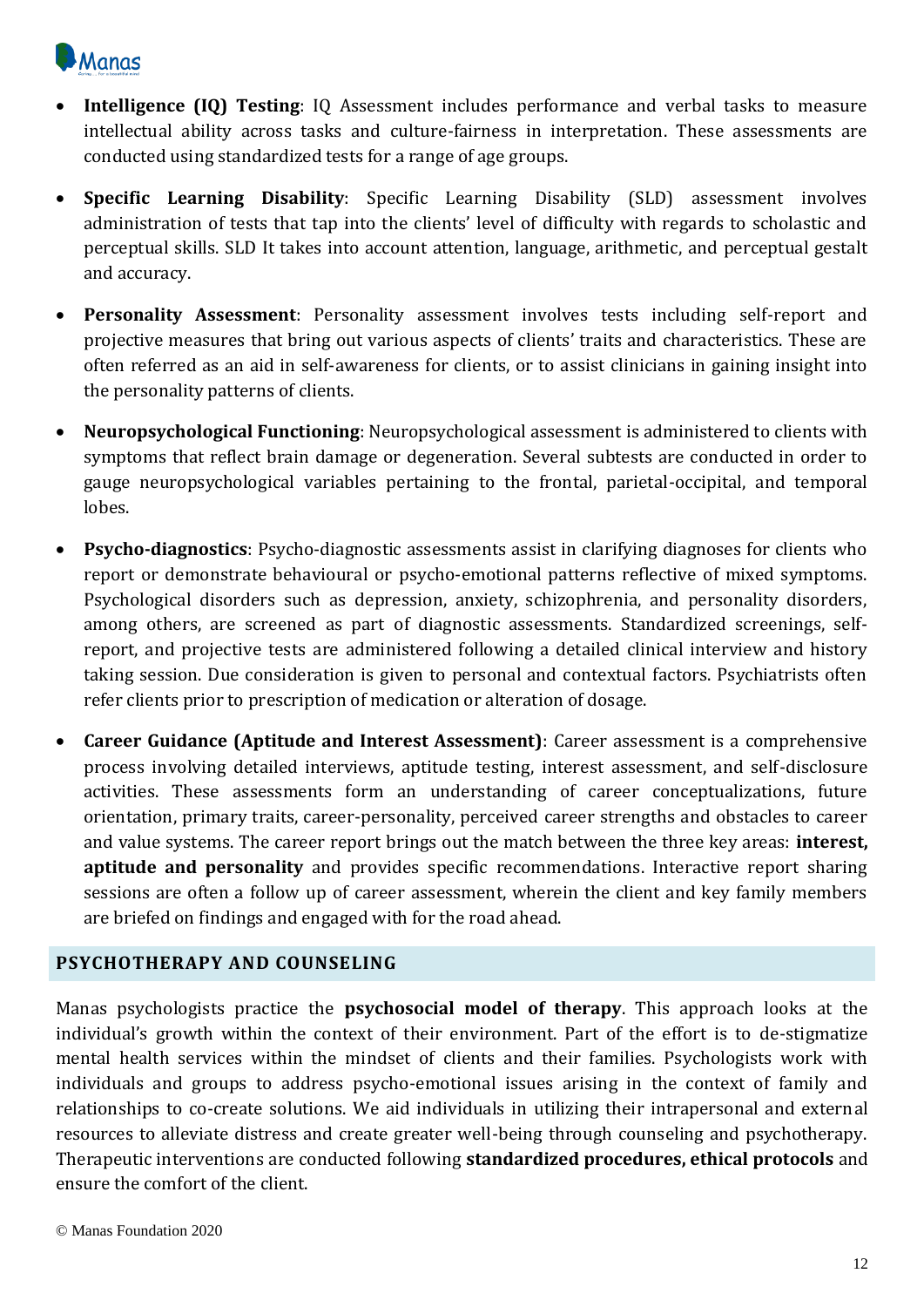

### **Individual Counselling**

For a variety of emotional difficulties and mental illnesses, counselling and psychotherapy is provided to aid clients in addressing immediate concerns while inculcating a well-being orientation for the long term. Individual management plans are prepared for clients based on assessed concerns and specific contextual elements. These ensure redressal of immediate concerns and crisis-intervention, followed by goal-setting towards the development and enhancement of coping skills.

### **Family Counselling**

Psychological disorders and difficulties are often a function of familial and relational issues. Family therapy is usually applied in cases where conflicts arise within families due to unhealthy relationship or communication patterns. Family members and/or significant others are included in the therapeutic process to understand and address concerns. They may also assist in the recovery and rehabilitation of individual clients. Family therapy aims at empowering the individual and the family in greater autonomy, positive reintegration into healthy patterns of living, and intrapersonal and interpersonal interactions.

### **Career Counselling**

Manas conducts career counseling to help adolescents and young adults manage confusion and stress during career planning. During this time, psychologists deal with various issues to simplify the decision-making process and career choices for young adults. These may include family/peer pressure, unrealistic aspirations, evaluation apprehension, indecision and self-esteem. Career counseling incorporates a focus on self-awareness, like interests, abilities, traits and values to bridge gaps in these areas, and align expectations of the young adults and their families with achievable targets. This is carried out while maintaining a focus on the inherent positive potential of the individual. Guidance regarding information on specific professional options is also provided and young adults are made active managers in choosing suitable career paths, managing career transitions and balancing various life roles.

### **INITIATIVES FOR CORPORATE ORGANIZATIONS & INSTITUTIONS**

Our journey so far has focused on making mental health synonymous with well-being, productivity, creativity, positivity and growth. Our awareness campaigns for institutions and organizations are steps in the direction of active advocacy towards recognizing mental health concerns and encouraging help seeking behaviour, therefore generating demand for mental health services, and also helps in reducing the shame and stigma attached towards accessing mental health care. To meet the supply end, Manas provides its services customized to the context of the emerging needs of individuals and organizations.

We have had multiple partnerships in the past with organizations for creating an enabling environment for their employees with respect to generating awareness about mental health, gender equality and acceptance towards diversity. We have also customized and designed long term mental health and gender sensitization programmes which cater to the needs highlighted by management of the partner organizations for their employees. For over 2 years we delivered one such programme with HCL Technologies where our experts would visit the premised of the organization and conduct predesigned workshops and therapy sessions with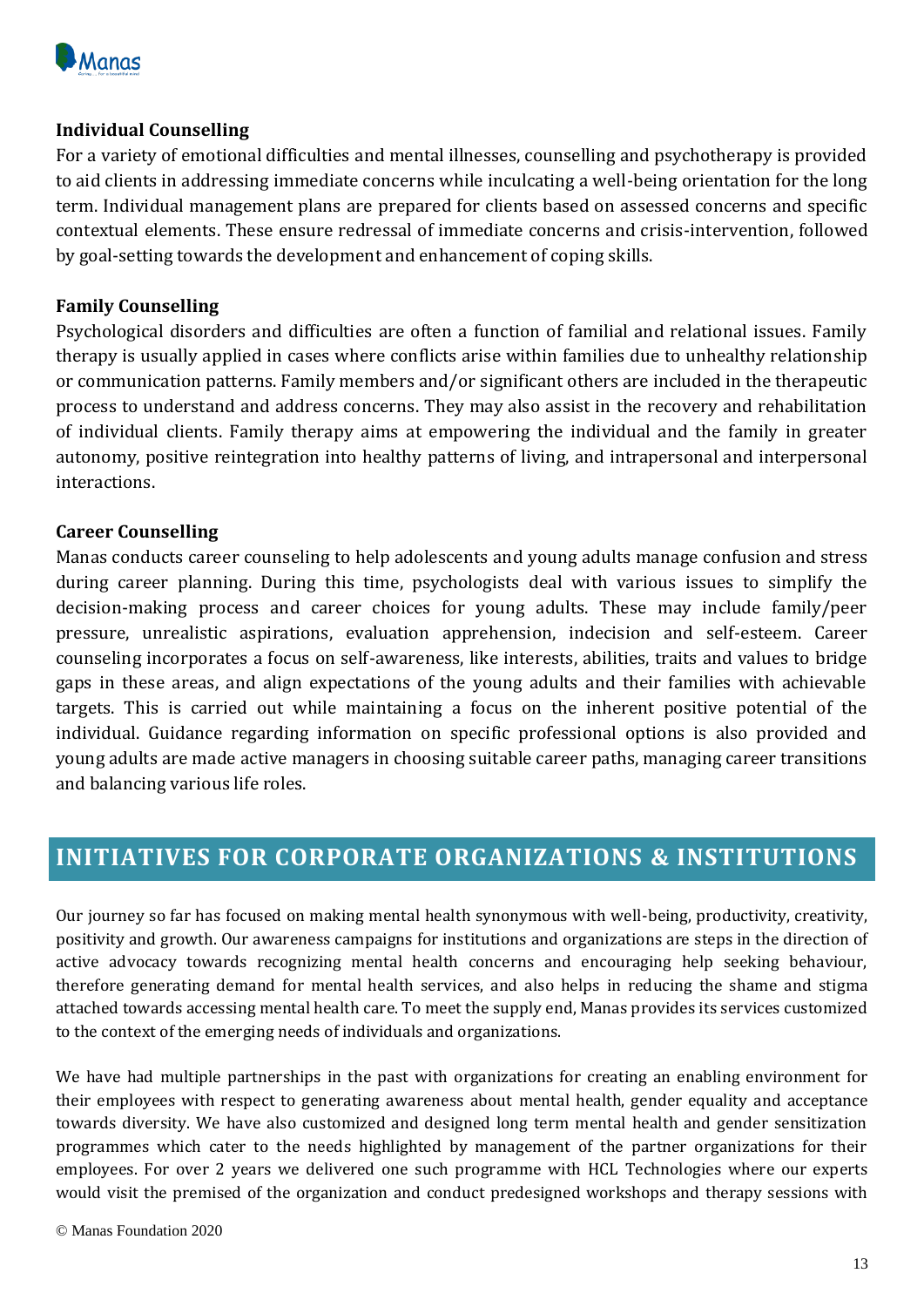

the employees there. Other such need based interventions have also been designed for organizations such as Cox and Kings, HONDA etc in the past. We have also conducted customized and intensive mental health support programmes for employees of multiple CSOs that work on causes of livelihood generation, education, health etc and did not have an inhouse facility of mental health case such as SAMUEL Foundation, Smile, Aman Biradiri, Udayan Care, Deepalaya etc.

This year, we saw a roll out of customized programmes in the following organizations:

**The Oberoi Group of Hotels:** As the agency on board for the organization we conduct one on one therapy for employees and associates stationed across hotels in Oberois. We also conduct need based customized workshops on mental health awareness, capacity building of HR managers towards mental health sensitivity and support.

**Teach for India:** Early 2019 we initiated the roll out of a mental health support programme for the fellows at Teach for India in Delhi. Our engagement entails conducting monthly mental health capacity building sessions with fellows clubbed with conducting therapy sessions with them.

**UBER India:** Our partnership with UBER was initiated November 2018 and so far we have established centers for implementation in Delhi NCR, Mumbai, Bangalore, Hyderabad, Kolkata, Chennai, Guwahati and Pune. Under our association with UBER we have trained over 50000 driver partners for them on building sensitivity and creating safe and equal spaces for all. Our module is a mix of psychological principles and techniques coupled with information on gender sensitivity aiming at a behavioral and attitudinal change. UBER has received much acknowledgement and appreciation for this effort in partnership with Manas in national and international media and forums.

**RUPEEK:** RUPEEK is a new age gold loan agency which places value in each interaction that their associates have with one another as well as with clients. In order to build capacities of their employees they partnered with Manas and we designed a long term, scalable programme for them which was initiated from Bangalore and was to be replicated across 11 cities in India. Under this association, we designed training sessions to train over 14000 employees, starting with employees and senior management in Bangalore and later moving on to their other target locations.

**Midland Credit Management Group;** As part of our association with MCMCG, we conducted a series of sessions for their associates and staff members on building gender sensitivity and creating an enabling environment for work within their organization.

**Aecom India Private Limited:** Aecom approached us with a request to design a programme for their employees across cities in India on Diversity and Respect as part of the organzaition's overall efforts towards creating a work environment which is accepting, and places value on each employee irrespective of their gender or any other dynamic. A series of sessions were conducted in their Gurugram Offices. Sessions in other citites could not be carried out this year due to their budgetary constraints.

Under Startup India which is part of Invest India GOI we addressed 50+ MSME owners and entrepreneurs on "How to manage your mental health during COVID-19" the webinar was to cover broadly on identifying what is mental health, how one could help oneself and then are able to create an environment of support for dealing with emerging issues around anxiety, stress and depression for their employees.

Recently we have also been the panelists and expert for several workshops by CCCDR, NIDM, GOI for various stakeholders on mental health issues during COVID 19 and covered over 2000 participants so far.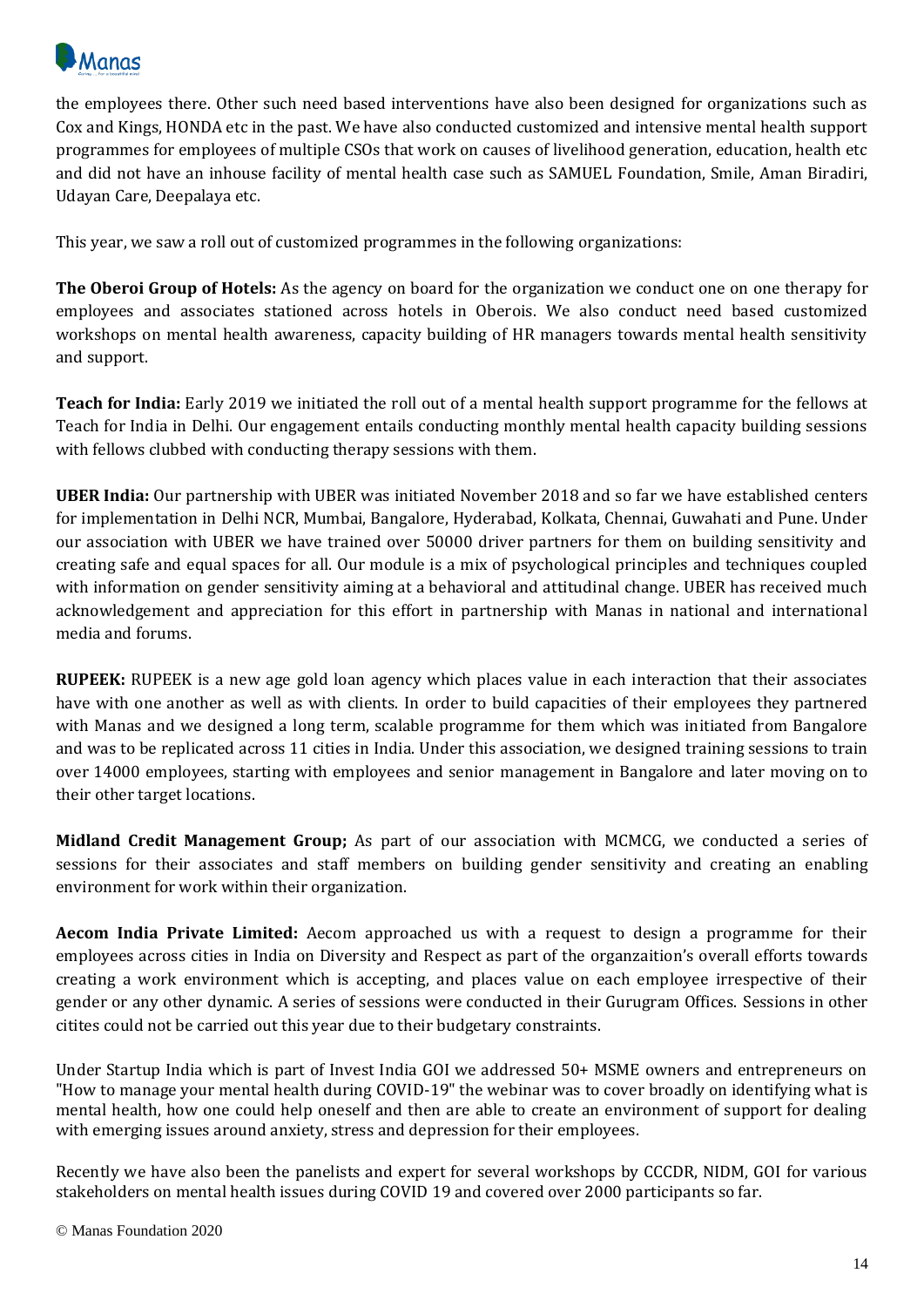

## **HELPLINE @ MANAS**

As one of the mediums of encouraging help seeking behavior, Manas Foundation has been regularly publicizing our mental health helpline which is a medium for people across states and borders to reach out to us and to be able to seek the right kind of information and support for their mental health needs. We have people from corporate organizations, students, parents and individuals who reach out to us for support regarding mental health and wellbeing for themselves and others in their surroundings. At any given day we receive 7 to 8 calls on the helpline number and these calls are specifically answered by a team of psychologist. Manas does not employ any volunteer as first contact for mental health queries since we understand that it takes a great amount of courage and strength for anybody to reach out for mental health care and the first experience that they have needs to be e cautiously handled and dealt with for them to continue seeking support and care

## **INTIAITIVES TO BUILD SAFE AND EQUAL PUBLIC SPACES WHILE WORKING WITH PUBLIC TRANSPORT DRIVERS**

A unique partnership between the Transport Department of Government of NCT Delhi and Manas, representing civil society, was created in 2013 and until 2014 more than 50000 auto drivers were engaged in this programme. Since then the programme has been revamped and replicated in centres across Delhi NCR in an extensive manner, In addition to that it has also been replicated in Haryana, Kanpur, Mumbai, Pune, Hyderabad, Kolkata, Chennai and Bangalore.

Several strategies have all been established and every year there are new methodological innovations to foster engagement and improve sustainability of the programme. By taking cognizance of the feedback received during monitoring and evaluation, Manas was able to develop techniques to initiate deep-rooted change. The growth and scale of the programme can be witnessed by not only its demographic and geographical expansion but also in the development of diverse sub-programmes over the years, created to foster engagement.

### **BARABARI KI DAGAR, SURAKSHIT SAGAR; DELHI NCR**

The training programme is designed to create a constructive dialogue on gender issues and promote a change in pre-existing patriarchal attitudes and behaviours towards women. A sensitization module was developed under the guidance of experts. The content of the module incorporates psychological principles, providing a unique and broader perspective to the issue of gender. For duration of two hours, an interactive workshop is conducted, wherein; participants are engaged in discussion on various gender-related concepts including definition, stereotypes, violence and laws. Furthermore, helpful attitudes, effective communication and gender sensitivity are discussed and participants are provided a chance to reflect on their role in ensuring women's safety at an individual and professional level. The training workshops also involve interactive training mechanisms using activities and audiovisual screening to encourage participative engagement.

### GENDER SENSITIZATION TRAININGS WITH PUBLIC TRANSPORT DRIVERS

Gender sensitization trainings with public transport drivers are done with the aim of keeping the public transport safer for women. The trainings are designed in a way to have a constructive dialogue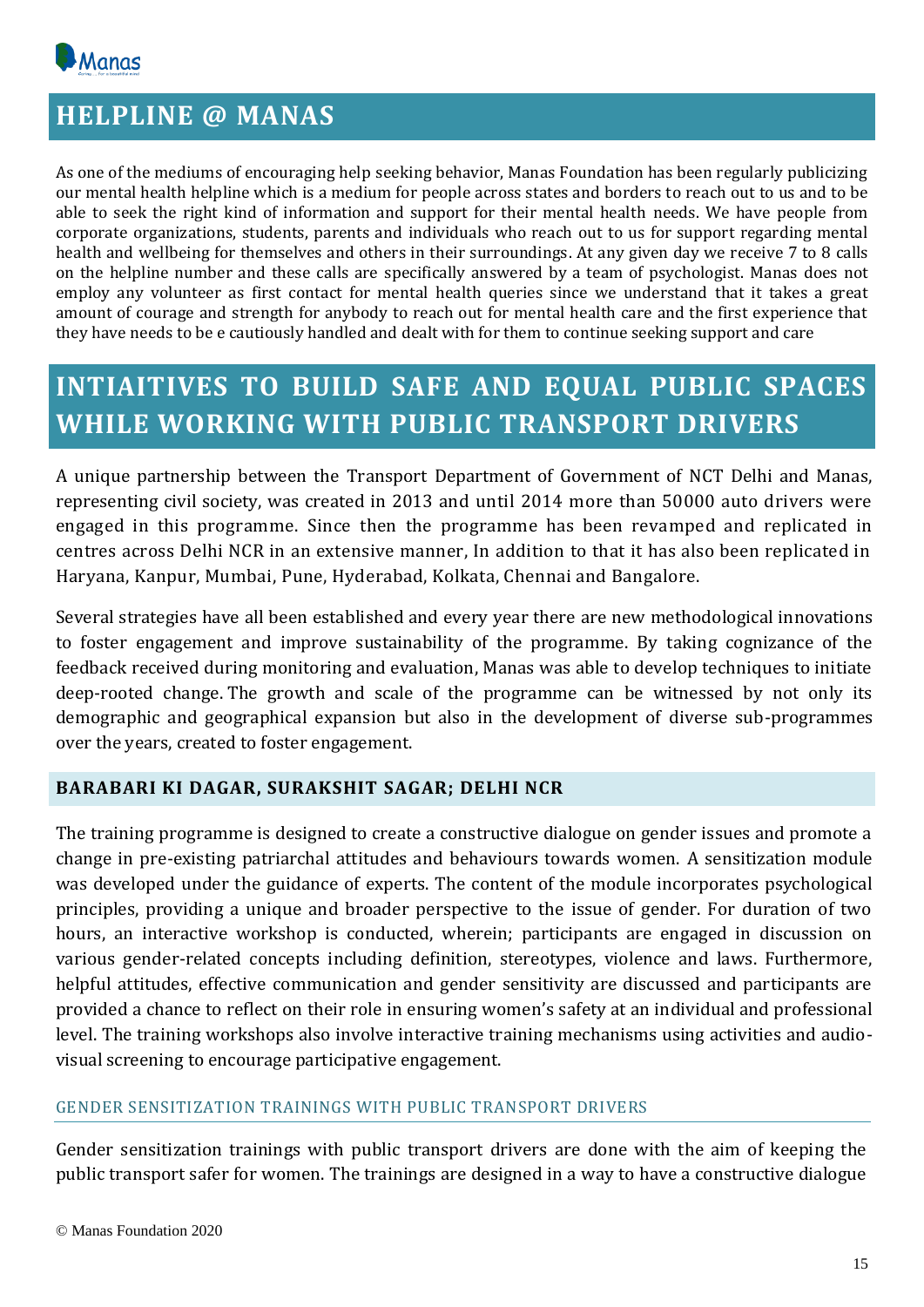

on gender issues with drivers by making them aware about the existing patriarchal mindsets and behaviors present in the society and how it impacts women.

Total number of public transport drivers trained in Delhi NCR in the period of April 2019 to March 2020 are **1, 02,638**. There was less footfall of drivers in the month of March due to the corona pandemic crisis. Training centres had to be closed down to control the spread of the disease further.

Total number of public transport drivers trained in Delhi, Noida and Gurugram are shared below-

| <b>Month</b>       | <b>Auto Drivers</b> | <b>Taxi Drivers</b> | <b>Bus Drivers</b> | <b>Total</b> |
|--------------------|---------------------|---------------------|--------------------|--------------|
| April, 2019        | 1313                | 717                 | 949                | 2979         |
| May, 2019          | 4389                | 3021                | 1557               | 8967         |
| June, 2019         | 3564                | 2608                | 1354               | 7526         |
| <b>July</b> , 2019 | 3470                | 2365                | 683                | 6518         |
| Aug, 2019          | 2604                | 2484                | 543                | 5631         |
| Sept, 2019         | 3886                | 2827                | 727                | 7440         |
| Oct, 2019          | 3022                | 2061                | 344                | 5427         |
| Nov, 2019          | 3407                | 2143                | 296                | 5846         |
| Dec, 2019          | 4323                | 2802                | 229                | 7354         |
| Jan, 2020          | 4433                | 2965                | 1617               | 9015         |
| Feb, 2020          | 3935                | 2322                | 1182               | 7439         |
| Mar, 2020*         | 1725                | 954                 | 644                | 3323         |
| Total              | 40071               | 27269               | 10125              | 77465        |

### **Drivers trained in Delhi (April, 2019- March, 2020)**

## **Drivers trained in Gurugram (April, 2019- March, 2020)**

| <b>Month</b>       | <b>Auto Drivers   Taxi Drivers</b> |     | Bus Drivers   Total |      |
|--------------------|------------------------------------|-----|---------------------|------|
| <b>April, 2019</b> | 601                                | 691 | 162                 | 1454 |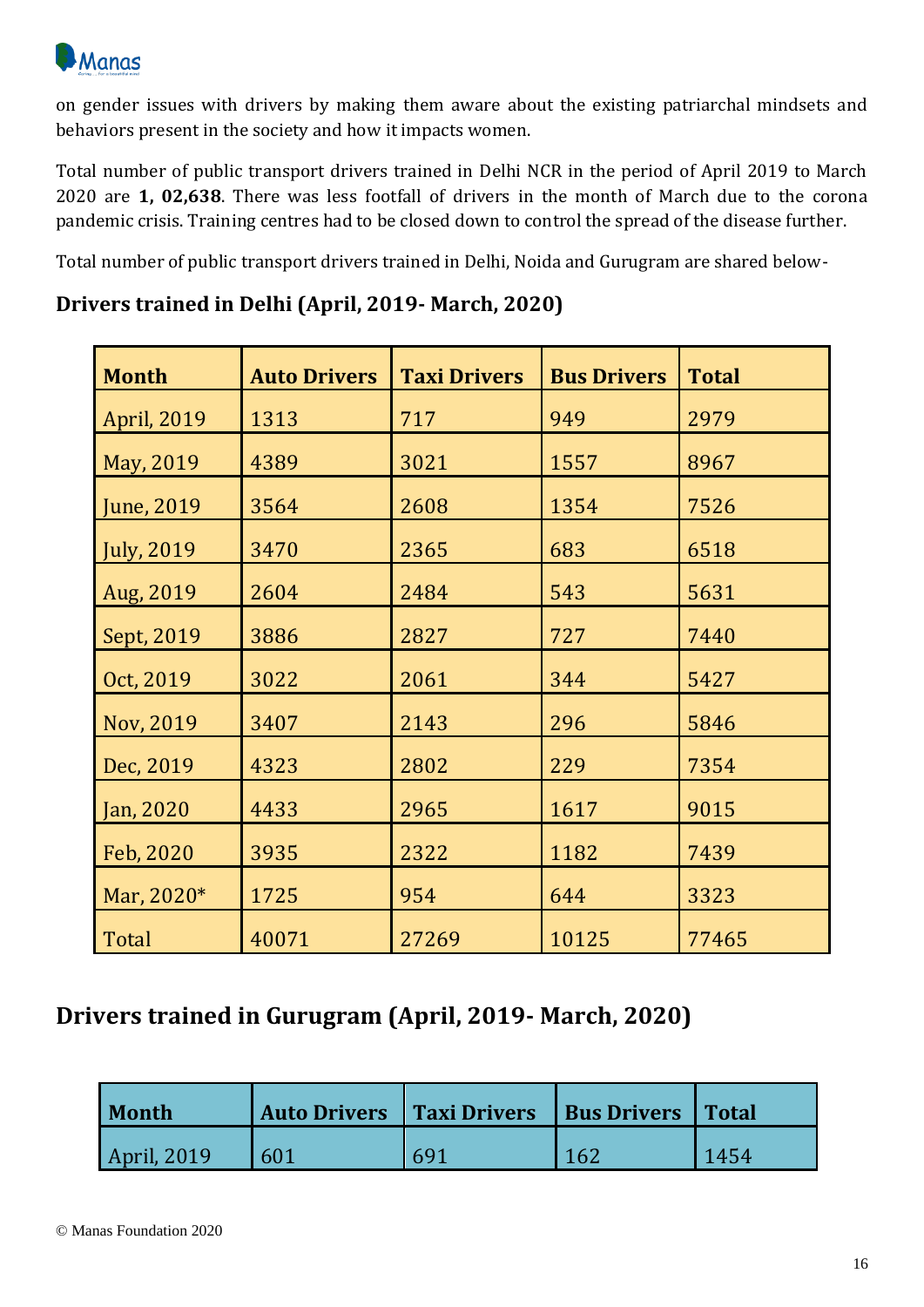

| May, 2019          | 635  | 965  | 280  | 1880  |
|--------------------|------|------|------|-------|
| June, 2019         | 671  | 685  | 215  | 1571  |
| <b>July</b> , 2019 | 523  | 720  | 112  | 1355  |
| Aug, 2019          | 636  | 516  | 172  | 1324  |
| Sept, 2019         | 997  | 692  | 86   | 1775  |
| Oct, 2019          | 385  | 648  | 51   | 1084  |
| Nov, 2019          | 633  | 404  | 48   | 1085  |
| Dec, 2019          | 486  | 172  | 30   | 688   |
| Jan, 2020          | 564  | 522  | 75   | 1161  |
| Feb, 2020          | 750  | 335  | 10   | 1095  |
| Mar, 2020*         | 17   | 40   | 8    | 65    |
| Total              | 6898 | 6390 | 1249 | 14537 |

## **Drivers trained in Noida (April, 2019- March, 2020)**

| <b>Month</b>       | <b>Auto Drivers</b> | <b>Taxi Drivers</b> | <b>Bus Drivers</b> | <b>Total</b> |
|--------------------|---------------------|---------------------|--------------------|--------------|
| April, 2019        | 263                 | 152                 | 110                | 525          |
| May, 2019          | 342                 | 202                 | 43                 | 587          |
| June, 2019         | 584                 | 257                 | 150                | 991          |
| <b>July</b> , 2019 | 519                 | 292                 | 173                | 984          |
| Aug, 2019          | 269                 | 188                 | 108                | 565          |
| Sept, 2019         | 297                 | 194                 | 112                | 603          |
| Oct, 2019          | 957                 | 380                 | 143                | 1480         |
| Nov, 2019          | 817                 | 294                 | 265                | 1376         |
| Dec, 2019          | 511                 | 408                 | 329                | 1248         |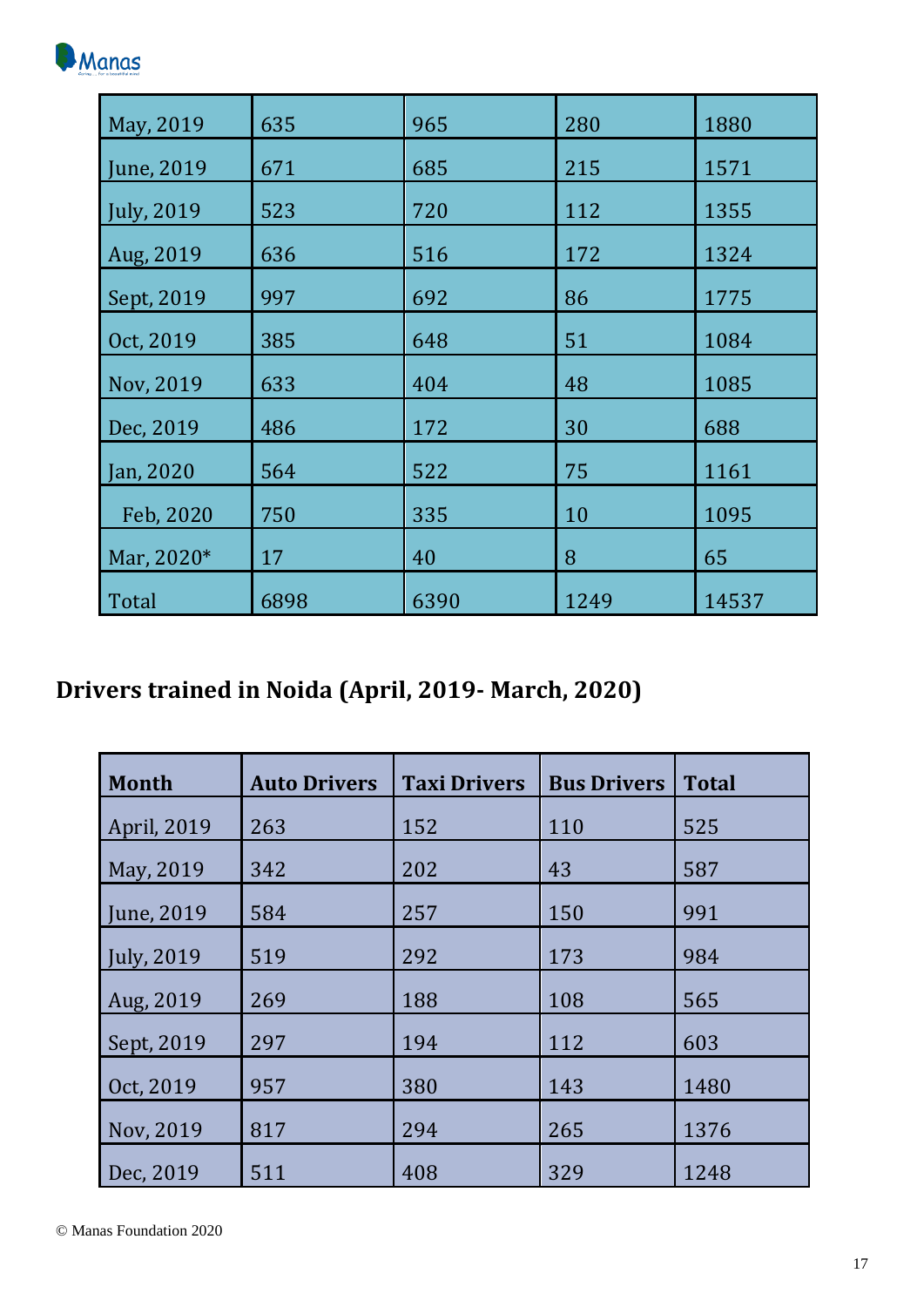

| Jan, 2020  | 480  | 375  | 295  | 1150  |
|------------|------|------|------|-------|
| Feb, 2020  | 301  | 253  | 201  | 755   |
| Mar, 2020* | 118  | 147  | 107  | 372   |
| Total      | 5458 | 3142 | 2036 | 10636 |

### INNOVATIVE ENGAGEMENTS OF THE PROGRAMME FOR THE YEAR 2019-2020

Manas Foundation tries its best to engage our drivers on different levels apart from normal gender trainings to make them feel more involved in our program. Every year there is a new engagement strategy which is proposed by Manas Foundation for the engagement of the drivers. New key strategies which were introduced to the program this year were as follows:

**1. Community engagement through Driver Change Makers**- This component was designed as reengagement strategy for those enthusiastic drivers, who are willing to volunteer and move a step ahead and take gender sensitization home, back to their community. These drivers are called as change makers of our program.

The purpose of this engagement was –

- To deepen understanding of the drivers who have been part of this programme
- To cascade awareness on gender equality in the respective communities of the drivers and initiate dialogue.

Drivers Change Maker kit includes a Snakes and Ladders game through which the messages about gender sensitization are disseminated. In this board game, the snakes educate us about the sexist norms and the ladders make us climb our way to gender sensitive behavior. We also thank MASVAW (Men's Action to Stop Violence Against Women) for providing us the foundational format of the game.

Total number of drivers who chose to become the change makers are 423 and these drivers in turn have reached to another 6345 people by playing this game with the people in their immediate sphere of influence - family, friends and community.

**2. Mentorship programme for scholarship awardees of last two years** – Another component called mentorship was proposed this year for our scholarship girls in collaboration with Miranda House College, Delhi University. This was to create supportive, healthy relationships and a support system for girls to seek guidance, impart experience and connect with opportunities for them to be able to pursue further in their professional life.

Our scholarship girls can adopt the skills of time - management, organization, pro-activeness and efficiency from Miranda house girls and on the other hand, Miranda girls can learn a minimalistic, abundant yet sustainable community-based way of life, a realistic outlook that values human bonds and is in touch with the disproportionate social realities.

#### IEC MATERIAL DISTRIBUTION TO BRAND COMMERCIAL VEHICLES AS SAFE SPACES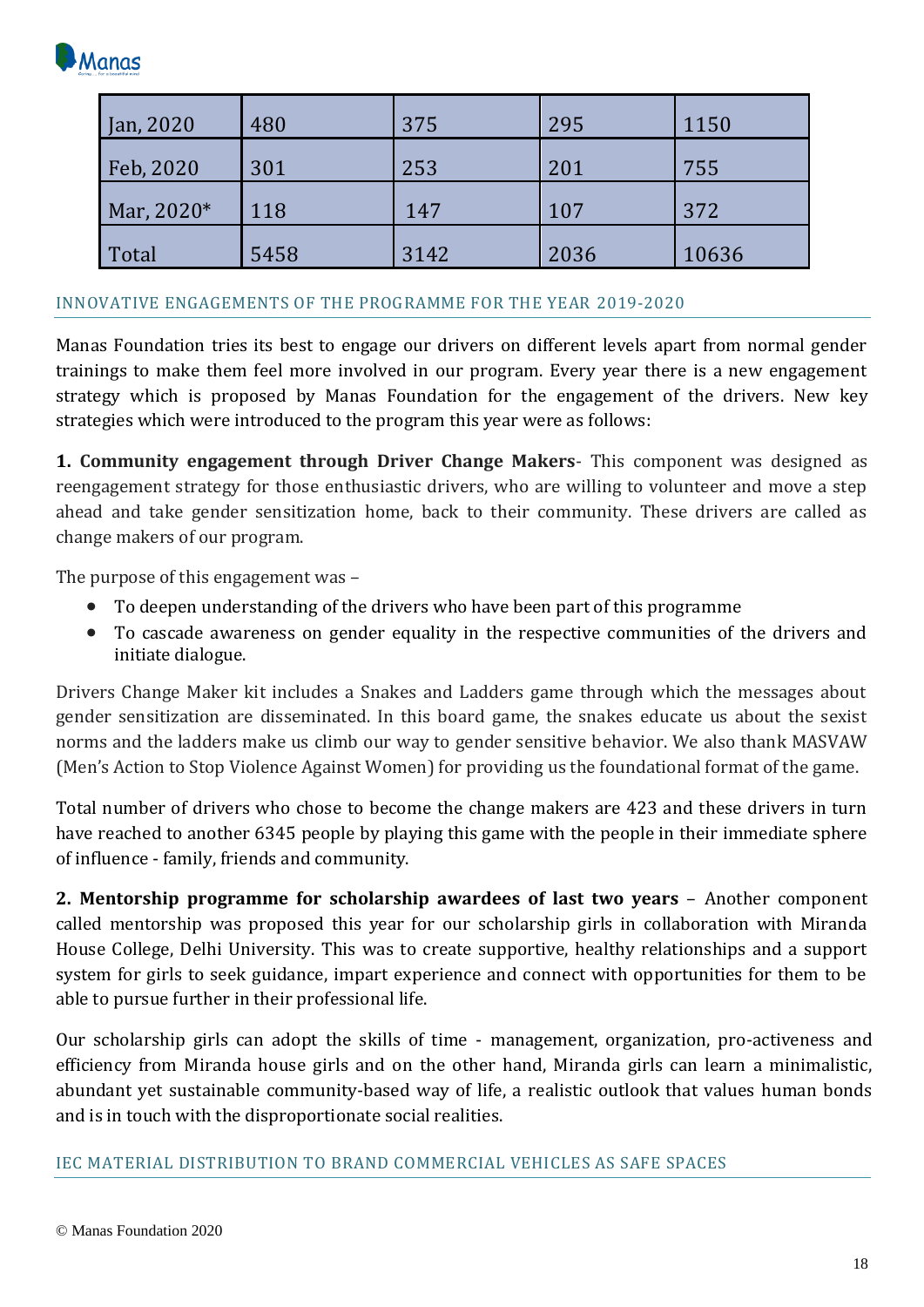

Innovative IEC (Informative Educational Communication) material like auto stickers, taxi stickers, bus stickers, key chains, danglers etc with messages of safe space for women were designed to create awareness amongst public and also to brand public transport as safe spaces for travelling specially for women.

### 24\*7 HELPLINE

The helpline is a 24\*7 telephonic service for the commercial vehicle drivers to provide them with the opportunity to 'troubleshoot' challenges faces in situations on gender discrimination and seek advice to engage in gender-sensitized behaviors in their professional and personal lives. The helpline is aimed to provide guidance on need based services to women facing challenges of gender discrimination.

### HOME VISITS

Home Visits were started to supplement our gender sensitization trainings and to assess the application of learning in the household. These visits are also done with an aim to make stronger and closer bonds with drivers and their families and also to take the dialogue into their informal space. Home visit is done every month by the respective trainers from each centre to different locations in Delhi NCR.

Themes are decided by the team in prior before visiting their homes. These themes revolve around the gender issues. Some visits are done to the families of our scholarship girls to discuss on any problems they are facing in studies or at home front. Following themes were covered this year:

- Family Violence and its impact on children
- Safe Spaces
- Does education and financial independence giving to women bring equality in the society?

### DAUGHTERS OF DELHI: THE SCHOLARSHIP PROGRAMME

Scholarship scheme was started to incentivise the drivers who are practising gender sensitive behaviours and encouraging their daughters, wives, sisters to study and become financially independent. There are two kind of scholarships which are currently running called as Daughters of Delhi 1 (DOD1) and Daughters of Delhi 2 (DOD2).

### DOD 1 Scholarship

This scholarship is given to the daughters of public transport drivers studying in 9<sup>th</sup> or 11<sup>th</sup> grade. Rs 6000 is the amount awarded to the girls who get selected. This year we received 348 applications for DOD1 and 300 girls were selected in total. Out of 300, 171 daughters were of auto drivers and 129 were of taxi drivers.

First instalment of Rs 3000 was given to the girls during the scholarship award ceremony which was conducted in Sri Sathya Sai Auditorium in presence of great dignitaries. This event was conducted in the month of September. Second and last instalment was given to them in the month of January.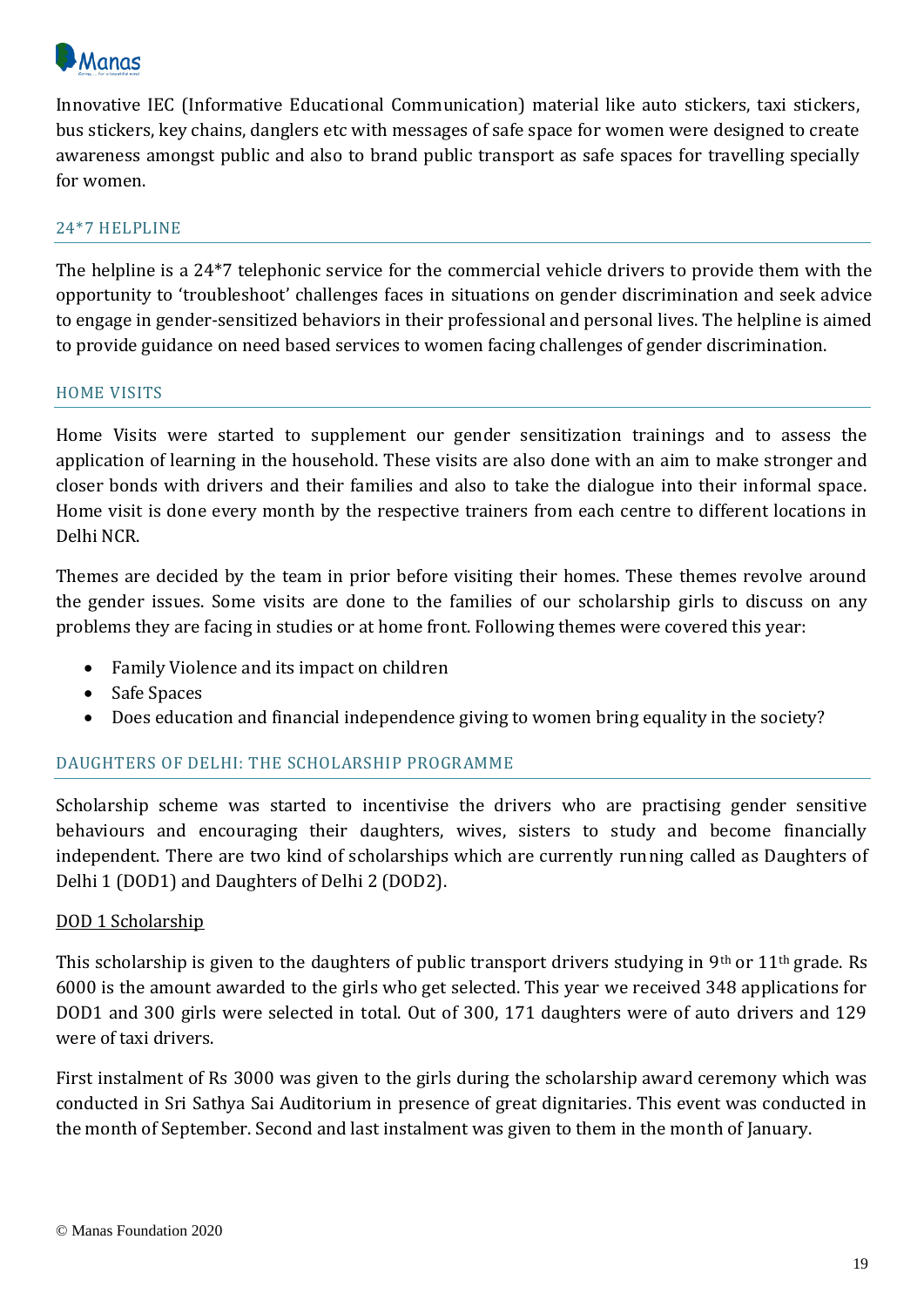

The amount given to these girls have effectively been used in their education, tuition, getting books and some parents have also invested this amount in other passion of their daughters like music class, buying a bicycle to reach school, etc.

### DOD 2 Scholarship

This scholarship is open to the daughters, sisters and wives of the public transport drivers who are keen to study ahead but could not do so because of their financial condition. Total applications received this year was 48, out of which 29 got finally selected. Out of 29, 9 joined Accounting/Tally at Accounting Solutions, 14 joined NIPS institute for Digital Marketing Course and 6 joined Fashion Designing course at Dream Zone institute.

The institutes have effectively practiced 'equity' by making adjustments to the timings suitable to candidates, maintaining regularity, customizing the course and making changes in the infrastructure in order to suit the needs of the scholarship candidates. Girls are on verge of completion of their courses and after which they will start sitting for their placements. During the corona crisis, institutes have resorted to online method of teaching and are trying to complete the course. Placements for accounting/tally students started and till now our 3 girls have got placed in different organizations. They are:

- Sangeeta has joined Manas Foundation, Delhi as Junior Accountant.
- B Kreeti has joined Maharaja Enterprises, Chandni Chowk as Junior Accountant
- Archana has joined Premnath Engineering as assistant accountant, earning Rs 11,000 per month.

### SAFE GAADI KA NEXT STOP OVER

Cohort meetings were started to take forward our dialogue on gender issues with a group of public transport drivers. Group of drivers who display gender sensitive behaviours are called to participate in the discussion. Themes for the cohort are decided within the team in the starting of every month.

Themes for cohort meetings were - Women Rights Movements and Legal Reforms, 498 A Anti Dowry Law, Gender & leadership, Cyber safety for girls, Youth Behavior on Sexual harassment and Role of gender as bystander and upstander, Portrayal of the struggle and live of women through India Cinema and common perceptions of viewer, importance of Girl Education, Rape Culture, Family Planning, Acid attacks, etc.

### SAFE GAADI APP

To maintain interaction with the previously trained commercial drivers, Manas formulated an Android-based; user friendly software application (app) termed 'Safe Gaadi'. Users are provided deeper understanding of gender-related issues, primarily gender equality, and are expected to reflect this understanding in their family and community. To facilitate an interesting learning process, the app includes the quizzes, multimedia content and interactive features that motivate drivers to engage in practices that respect women, thereby establishing safe and equal public spaces for women.

Total number of Safe Gaadi registered during the period of April, 2019 to March, 2020 is 7407.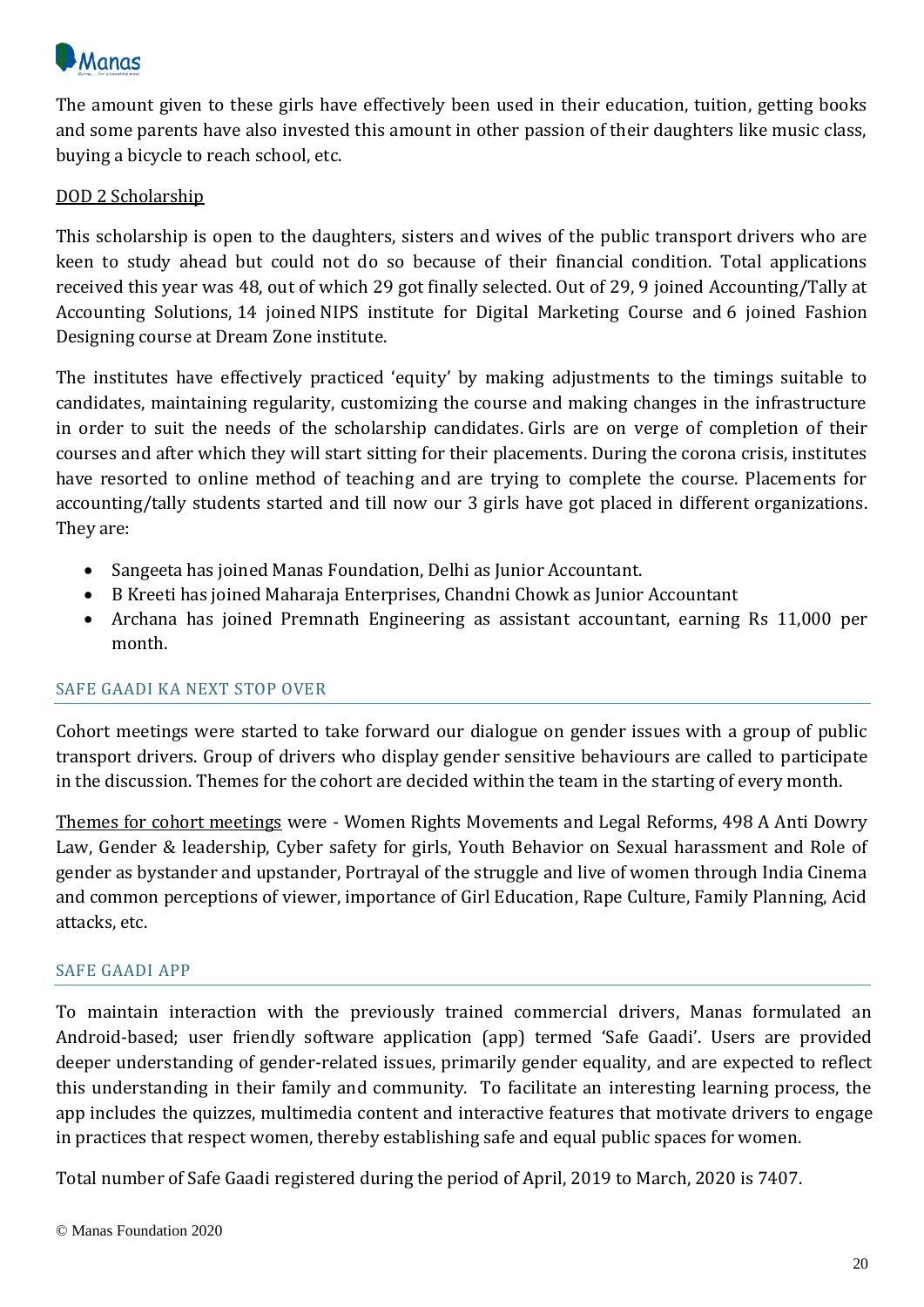

Continuous additions are done to the safe gaadi app to keep it more interactive for the drivers. The additions done this year are as follows-

1. Addition of e- module

- Constitutes of games on Gender and Professional Behaviour
- The game has increased the accessibility of gender based knowledge to the drivers
- The drivers learn about gender justice and professional behaviours in an engaging way

2. Addition of Frequently Asked Questions (FAQs)

- Delhi FAQs were added in the app and then in 2019 questions related to Noida, Gurugram city were also added.
- These questions help drivers to get information related to License, renewal, Authority and fitness of the vehicle.

3. Ticker which floats in the app is updated to provide latest information to drivers about the program.

### MEDIA – RADIO CAMPAIGN

Manas Foundation runs radio campaign time to time to reach out to a larger audience with the aim of spreading the gender sensitive behaviours and also to make people aware about our program and its various components.

Purpose of Campaign this year was:

- To increase the visibility of Manas Foundation's IEC material
- Messaging to encourage ownership and responsibility of creating safe spaces for women- for public transport drivers as well as commuters.
- Suggesting gender sensitive behaviours

The Radio Campaign was run from 5th to 12th of January on two radio channels- Big FM and Radio Nasha. Each channel played the campaign 15 times a day, alternatively.

GENDER SENSITIZATION IN COLLABORATION WITH UBER: PUBLIC TRANSPORT TO PRIVATE PUBLIC TRANSPORT

Year 2018 brought with it yet another leap for the gender sensitization programme when Manas entered into partnership with one of the largest private transport aggregator, **Uber India Systems Private Limited**.

### ESTABLISHING THE PROGRAMME IN 6 CITIES ACROSS INDIA

In response to the assessment in 2018, the pilot phase of the programme was launched in Delhi-NCR, Kolkata, Bangalore and Mumbai, wherein Uber partner-drivers undertook gender sensitization trainings. The overwhelming response to the change and motivation in drivers led to scaling up of the programme in 7 major cities of India; Delhi, Mumbai, Chennai, Bengaluru, Hyderabad, Pune and Kolkata. A formal partnership was established in February 2019, with over one lakh driver partners to be engaged in the programme by the end of the year.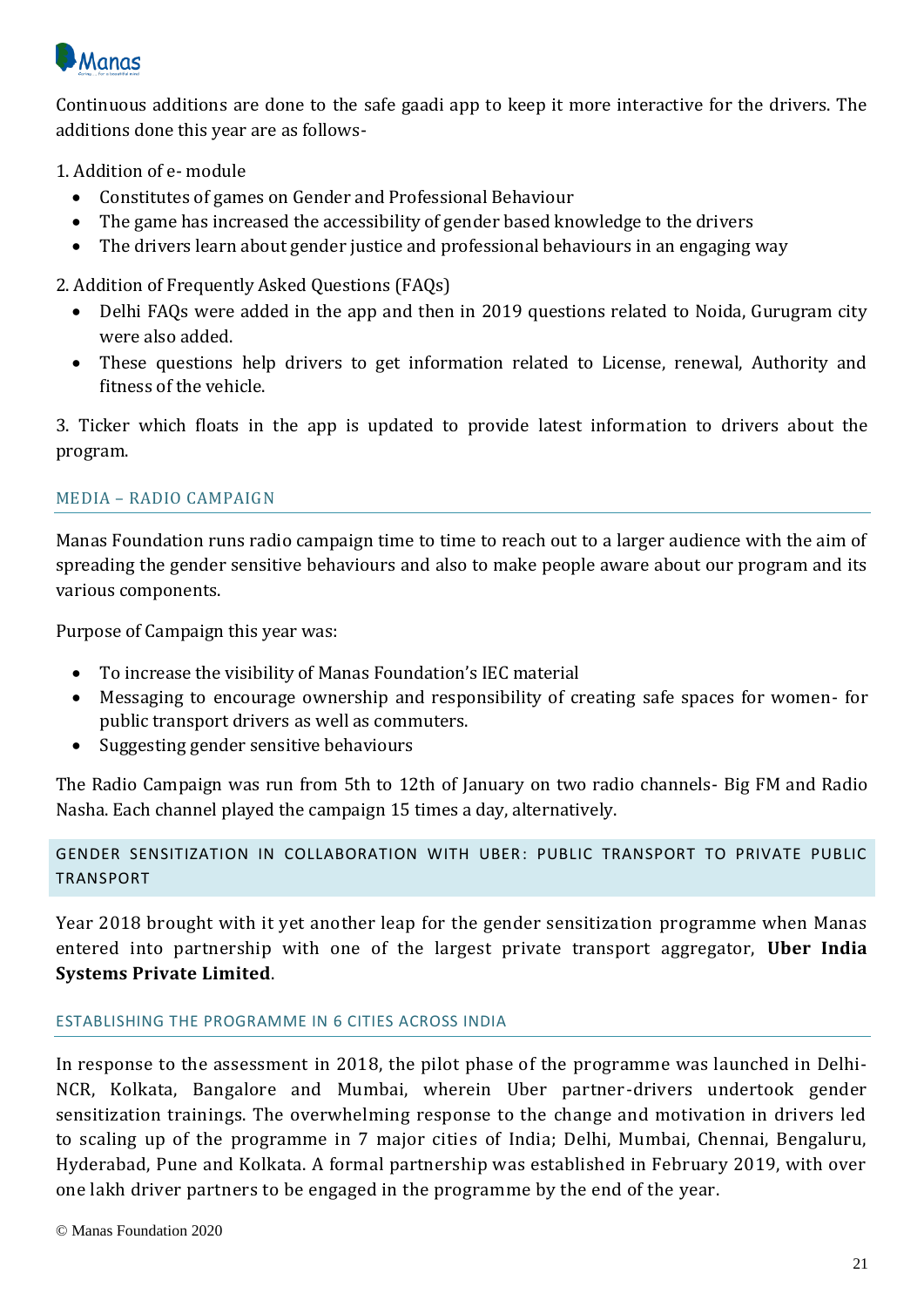

### IMPACT IN NUMBERS

Number of Drivers trained in various cities:

| Mumbai    | 9017 |
|-----------|------|
| Kolkata   | 7379 |
| Bangalore | 9803 |
| Hyderabad | 7885 |
| Chennai   | 4557 |
| Pune      | 2400 |
| Guwahati  | 2600 |

### STORIES OF CHANGE

- Mr. Javed Khan has adopted two girls. He liked the training and said that he already practices whatever was discussed in the session today. His wife is a working woman so she gets very little time at home so when he helps her it's easier for her after she gets home. After marriage, they didn't have kids for 11 years that is when they decided to adopt two baby girls. Now after 10 years a son was born. People like Javed Khan only inspire compassion and gender equality.
- Suresh Thorat; ex- army man shared a story of this elderly man who he helped. He saw that his rider was an elderly man with plaster on his leg so he decided to help him climb a fleet of stairs. He asked the man to hold firmly over his neck and put his legs around his waist; with this he climbed the staircase and helped the man reach his destination safely. The man gave him Rs.500 but the driver partner didn't take it. "Agar main leta toh maine jo help ki uski kya kimat hoti"
- Ms.Meena has attend the gender sensitization training in the month of November. She was observed to be positive during the session and she also shared her experience and opinion in a manner that everyone accepted. She was anUber partner for more than 3 and half years. Before enrolling in Uber,Ms.Meena was engaged in daily wage work. She said her husband was an alcohol addict who passed away 7years ago, when her son was in Xth Standard. Her son is now based in Chennai as a Support Staff for Manas Foundation. At the time of her husbands death, due to financial problems she was devastated and completely lost hope in life but her sister pulled her out of depression and encouraged her to face the situation bravely.Meena turned to driving around 10 years ago when her sister taught her to drive an auto. She was very interested and found it a suitable profession for her to take up.

While there are hardly any woman auto drivers in Chennai, she has been driving an auto for almost 10 years now. However, breaking the shackles of patriarchy to earn a dignified living is not easy.Meena was denied permission to park her auto at almost all major auto stands by the association leaders. Their justification: it is not a job for a woman and it is not safe. But she never paid attention to such comments and focused on working hard for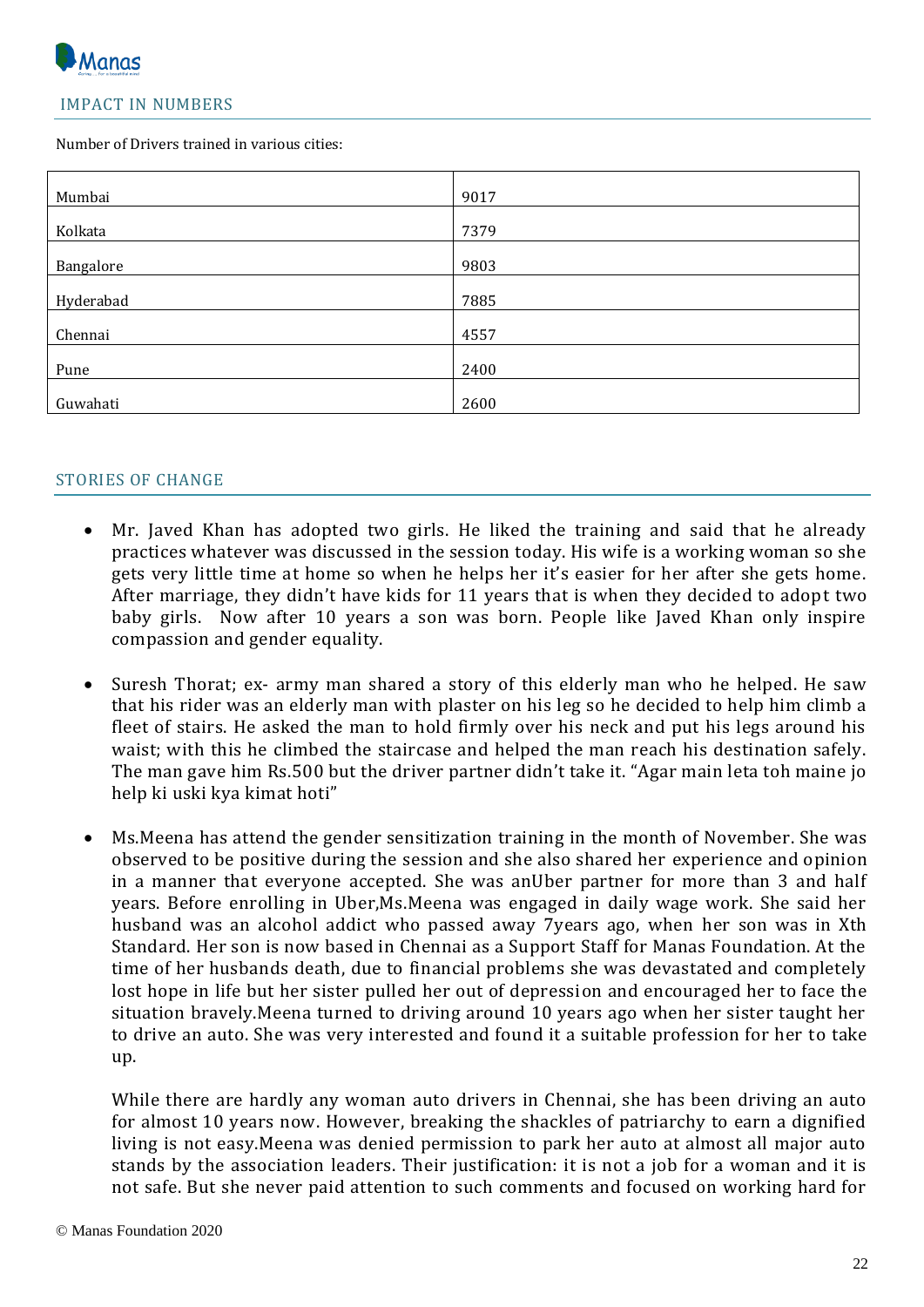

the sake of her son. It was her passion for driving and the support of her family members, particularly her son, that gave her the confidence to take the road less travelled. "My son happily sits in my auto if we have to go somewhere," she says with a smile, adding that driving was very liberating for her because the work hours are flexible enabling her to be her own boss.

The change that Ms Meena inculcated after the training is to make sure her riders, especially women riders attain satisfaction during their travel by giving their worth and dignity to them and treat everyone the same irrespective of gender.

• Mr.Arumugam has been an Uber partner for past three years. He has his own vehicle to work in Uber. He attended the Gender Sensitization training in the month of September. In the training Mr.Arumugam was observed to be positive regarding gender and he was the only person to say that dressing and other anti-woman factors were not the reason for rape and sexual harassment.

He lives in a joint family but the unique thing is that he lives with his wife's parents and her family. His was an inter-caste marriage and his parents told him either to choose them or his wife. He chose to be with his wife and her family. He has two sons and both of them are state level sports players (volleyball and basketball). He is very proud of them. He says that he has raised his sons in such a way that they respect women. His wife's sister also lives with them and she has two daughters. They wear whatever they want to, including short clothes that are generally viewed by many as a taboo. They study whatever course they want to do and they all live together in peace like brothers and sisters.

His family structure as well as how they lived was very interesting. He said that the training session was very good and many drivers need to change their mentality in response to the trainings. He also praised the trainer saying that it was wonderful to see a woman talking about such important issues and being patient and explaining calmly even when most of the drivers made crass, anti-woman comments. It was great to see him responding so positively to the training.

#### SAFE GAADI PROGRAMME FOR HARYANA ROADWAYS

In March 2018 Manas was approached by the Chief Minister's Good Governance Associates (CMGGA) and UNICEF representatives to understand more about our work in the area of women safety in public spaces. The scope of several such meetings was to understand how our expertise can be incorporated within their 'Project Jaagriti', an initiative of the Government of Haryana implemented under the auspices of the Chief Ministers Good Governance Associate Programme and supported by its technical partner, UNICEF. This project which initially covered Rohtak and Jhajjar had now been expanded to include initiatives across the state with components such as gender sensitisation trainings in schools and improvements to street lighting.

It was felt that the work Manas does compliments these existing initiatives within Project Jaagriti in Haryana and could be one of the key initiatives towards improving access and mobility of women and young girls in the state who use public transport for their everyday needs.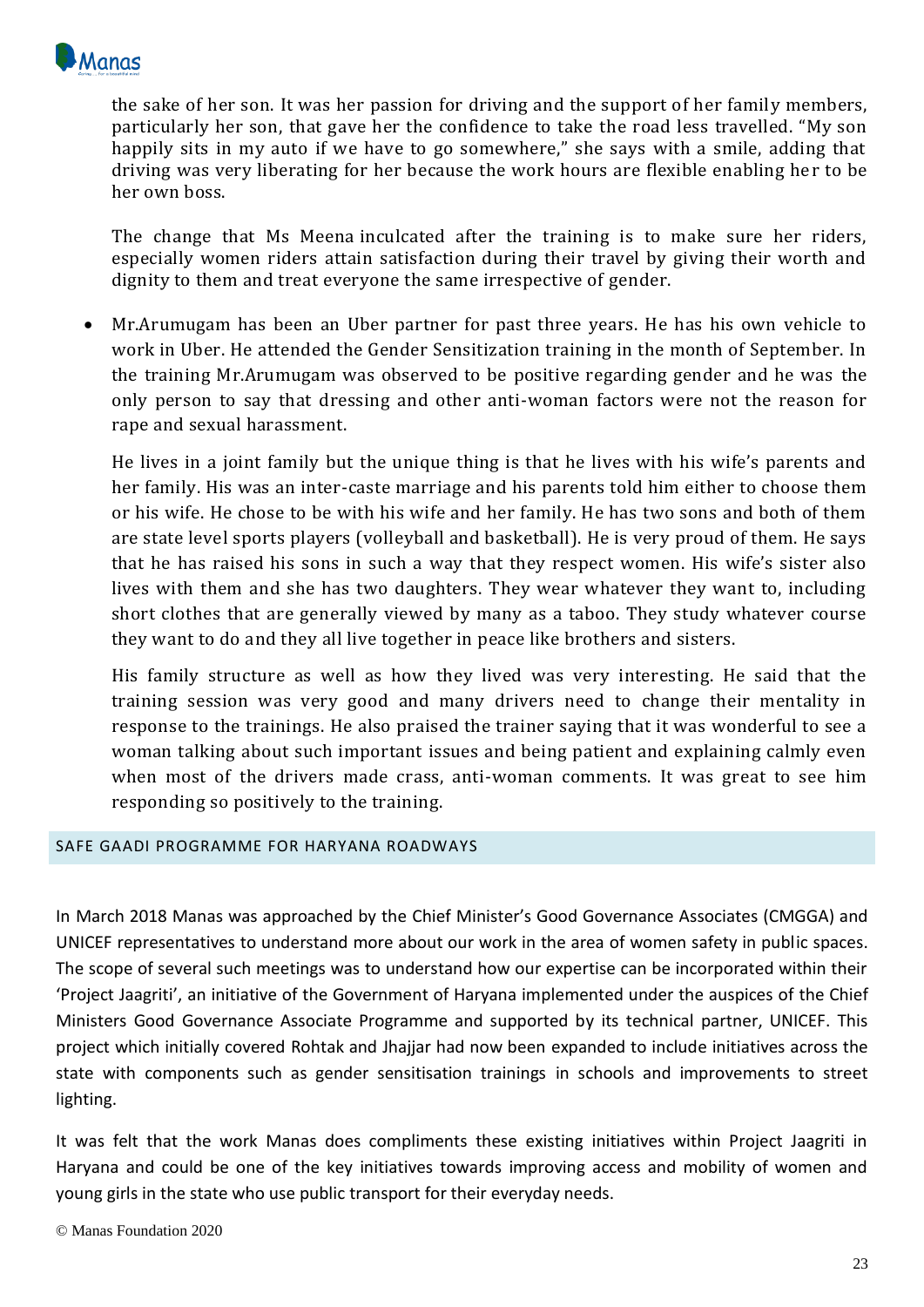

Based on the discussions in these meetings a proposal was submitted by Manas which led to development of a partnership developed between Haryana Government, Haryana Roadways, CMGGA Programme and Manas Foundation; with UNICEF as technical partner and Indian Oil Corporation and the funder. This partnership was officiated in February 2019 by signing of a Memorandum of Understanding between all relevant parties.

This gender sensitization programme was designed to train all drivers and conductors associated with the entire state of Haryana though the Haryana Raadways bus service and was coined as **Safe Gaadi; सुरक्षित और कु शल पररवहन.** The launch event of **SAFE GAADI** was held on 18th June 2019 at the Jhajjar Depot (Rohtak Road), Jhajjar.

Table below highlights the number of participants trained in each of the districts in Haryana;

| S.NO.          | <b>District</b>         | Participants |
|----------------|-------------------------|--------------|
| $\mathbf 1$    | Jhajjar                 | 586          |
| $\overline{2}$ | Rohtak                  | 568          |
| 3              | Sonepat                 | 555          |
| $\overline{4}$ | Gurugram                | 392          |
| 5              | Hisar                   | 741          |
| 6              | Fatehabad               | 457          |
| 7              | Sirsa                   | 500          |
| 8              | Bhiwani                 | 376          |
| 9              | Charkhi Dadri           | 223          |
| 10             | Narnoul (Mahender Ghar) | 379          |
| 11             | Rewari                  | 385          |
| 12             | <b>NUH</b>              | 305          |
| 13             | Palwal                  | 217          |
| 14             | Faridabad               | 460          |
| 15             | Panipat                 | 394          |
| 16             | Karnal                  | 521          |
| 17             | Kaithal                 | 378          |
| 18             | Jind                    | 376          |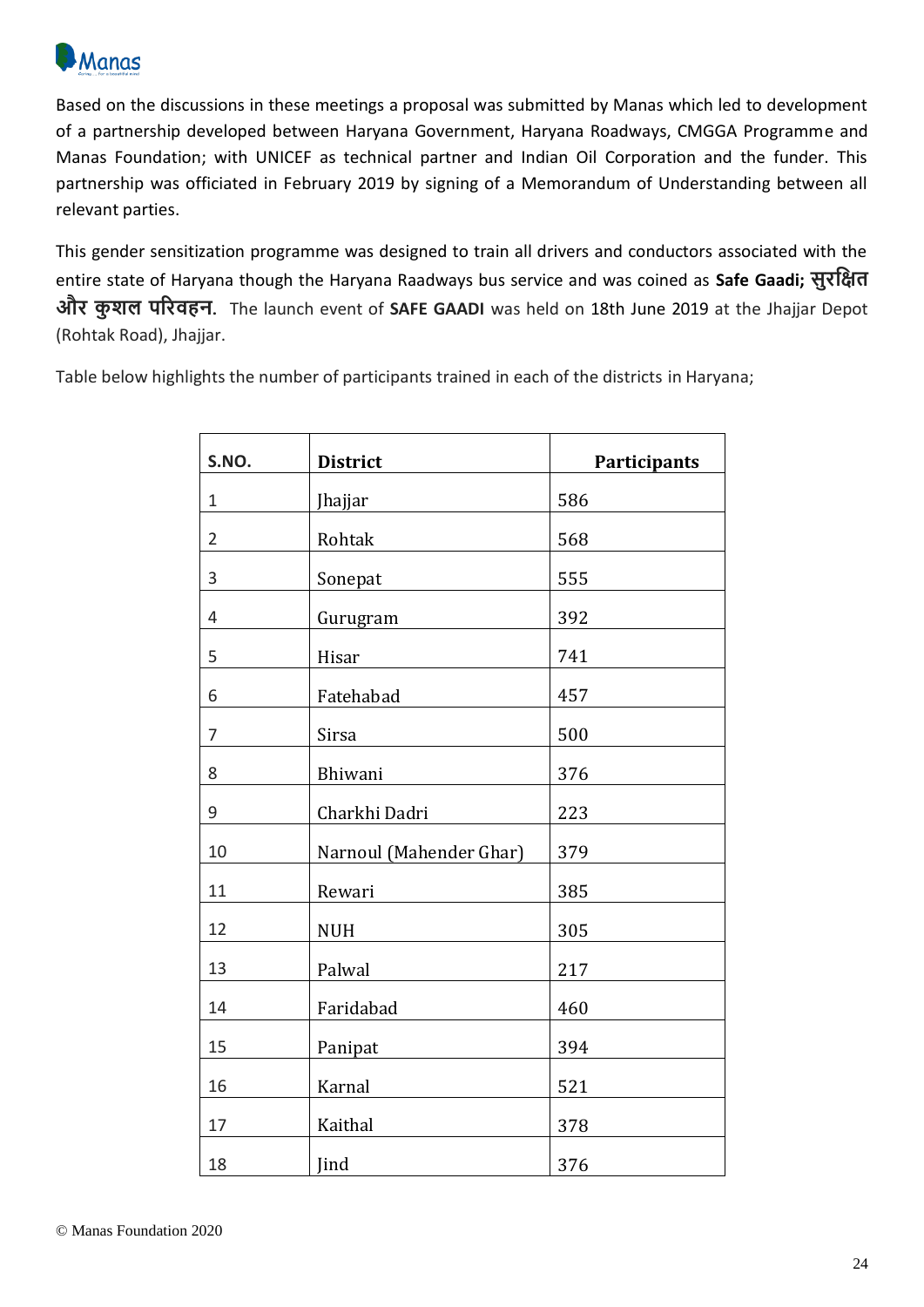

| 19 | Kurukshetra  | 355  |
|----|--------------|------|
| 20 | Ambala       | 500  |
| 21 | Yamunanagar  | 510  |
| 22 | Panchkhula   | 381  |
|    | <b>Total</b> | 9558 |

#### **GENDER SENSITIZATION TRAINING SESSIONS FOR DELHI POLICE**

For over 7 years now, Manas Foundation has been conducting Gender Sensitization training sessions for police in partnership with the police training institute in Rajendra Nagar. These monthly engagements are attended by about 80 to 90 participants in a month and these participants are representatives from the Delhi Police who have been nominated to attend these trainings. The sessions are designed in an impactful manner to dispel myths around Gender stereotyping and to create a dialogue regarding sensitivity towards women who approach the police department for assistance as well as developing the interview skills and other supports skills of the police personnel in effectively and empathetically handling the challenges and concerns of people approaching them for assistance. The training have continued all these years with exceptional impact and encouragement from the department and are consistent platform for Manus to encourage gender sensitivity and equality with yet another stakeholder in the society.

### **PARTNERSHIPS FOR CHANGE**

From time to we partner with like-minded organisations and extend a hand of support during their initiatives for gender sensitization and awareness creation for mental health some of these initiatives are captured as below

#### GIRL CILD AWARENESS PROGRAMME

On 11th October 2019 be partnered with Rasta School to celebrate the girl child day awareness was raised about rights of girls and equal status of girls and women in the society. Beneficiaries were made aware of anti-sexual harassment laws understanding what is harrassment and how to reach for the right kind of

### EFFORTS IN ASSOCIATION WITH PATHWAYS SCHOOL

For Pathways School we organised a seminar targeting their drivers, conductors, and other support staff about raising awareness regarding POCSO and sensitizing them on gender equality. The initiative was aimed at creating a safe space for the students of pathways and other such people in the surroundings of the participants.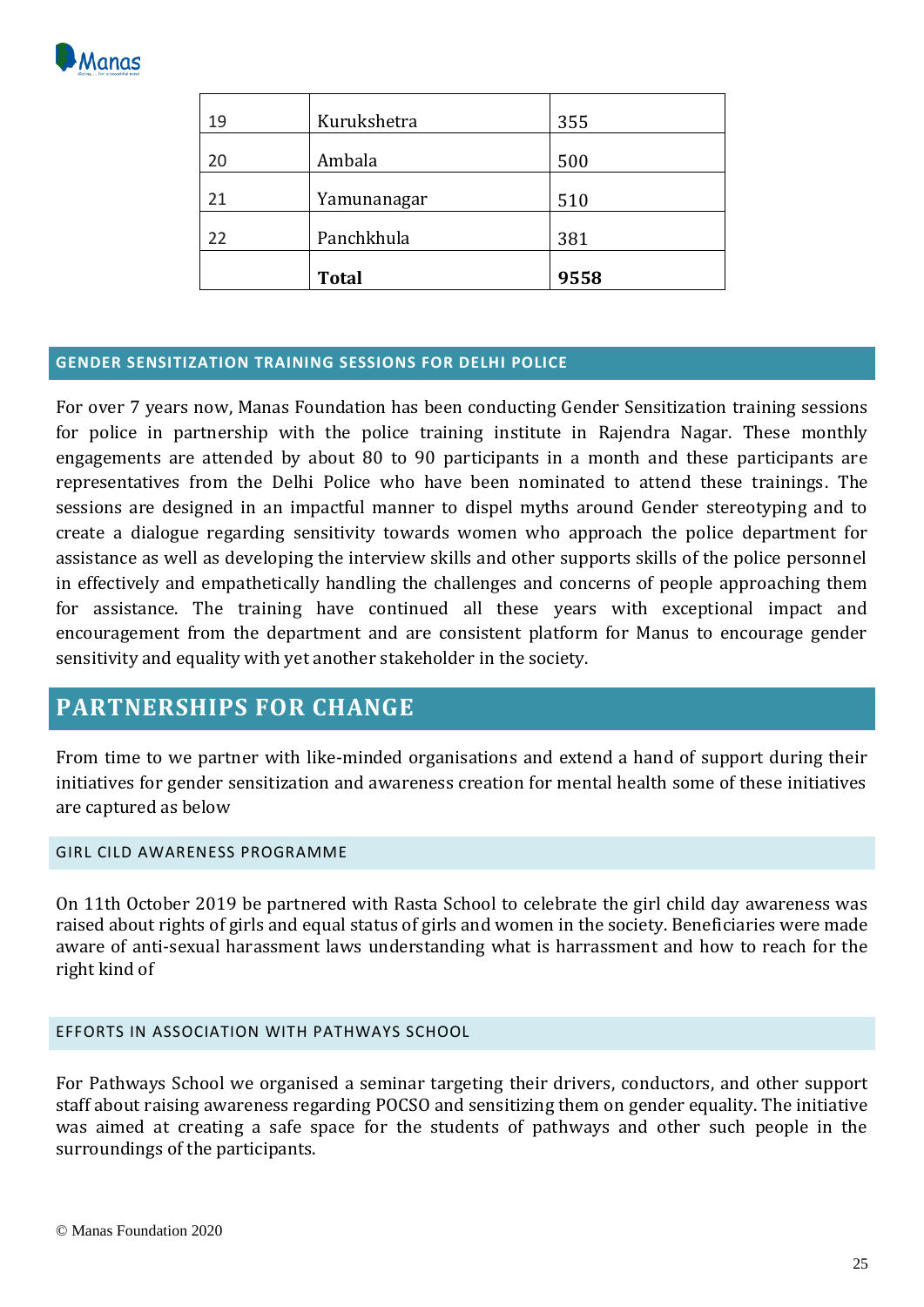

#### ROUND TABLE BY WRI IN MUMBAI

Manas was invited to attend the round table by WRI in Mumbai which was to understand how to better the transport system in the City. The event was attended by the transport commissioner as well as heads and representatives of NGOs across India. Manas had a significant role to play during this round table where we highlighted how we are working closely with the department of transport in Delhi NCR and making a difference to the overall perception as well as efficiency, safety and security of the transport system as a whole while bringing the public transport drivers as partners in making this change happen

Based on the impact of a presence and disclosures of our representatives during this event, at a later time, we conducted a pilot training session in RTO office in Mumbai with support of the transport commissioner of Mumbai as a showcase event for the work that we do in Delhi NCR. We believe that the pilot training as well as the round table conference assisted the process of advocating for such interventions in cities outside Delhi NCR and we hope to take our initiatives and build them up in other cities as well in the coming years

#### ONE BILLION RISING

ON 3rd Feb 2020 the 1 billion rising event was organised in Delhi which is one of the largest awareness generation initiatives of a global presence for encouraging women safety, security and equality. Manas participates in this event every year. This year 15 team members represented Manas Foundation during the OBR and they were supported by the scholarship awardees and public transport drivers that we have trained over the course of the last one year. Manas got a chance to take the centre stage and interview our daughters of Delhi regarding the experience that they've had during associations with Manas and how that experience has led to a change in their lives for better.

#### **MEDIA COVERAGE**

A large number of new articles and online publications were seen across global media spanning the inception, implementation and events around our mental health and gender sensitization programmes. These were crucial in creating awareness amongst the masses of the efforts towards change. Listed below are few of these web-links to few of the articles that came out in the year 2019-2020.

- [https://www.cityspidey.com/news/6276/gurugram-administration-launches-gender-sensitisation-classes-for](https://www.cityspidey.com/news/6276/gurugram-administration-launches-gender-sensitisation-classes-for-citys-drivers/)[citys-drivers/](https://www.cityspidey.com/news/6276/gurugram-administration-launches-gender-sensitisation-classes-for-citys-drivers/)<https://yourstory.com/2018/11/uber-gender-awareness-sensitisation-driver>
- <https://campaignbriefasia.com/2018/09/12/milestone-dentsu-and-manas-fou/>
- <https://www.pressreader.com/india/mid-day/20190307/281741270728641>
- <http://thegoodwillproject.in/?p=263>
- <https://www.uber.com/en-TR/newsroom/driving-more-change/>
- [https://www.inventiva.co.in/2018/11/14/exclusive-creating-awareness-and-changing-mindsets-inside-ubers](https://www.inventiva.co.in/2018/11/14/exclusive-creating-awareness-and-changing-mindsets-inside-ubers-gender-sensitisation-workshop-for-driver-partners/)[gender-sensitisation-workshop-for-driver-partners/](https://www.inventiva.co.in/2018/11/14/exclusive-creating-awareness-and-changing-mindsets-inside-ubers-gender-sensitisation-workshop-for-driver-partners/)
- [https://bestmediainfo.com/2018/09/ngos-and-agencies-raise-awareness-about-mental-health-on-world](https://bestmediainfo.com/2018/09/ngos-and-agencies-raise-awareness-about-mental-health-on-world-suicide-prevention-day/)[suicide-prevention-day/](https://bestmediainfo.com/2018/09/ngos-and-agencies-raise-awareness-about-mental-health-on-world-suicide-prevention-day/)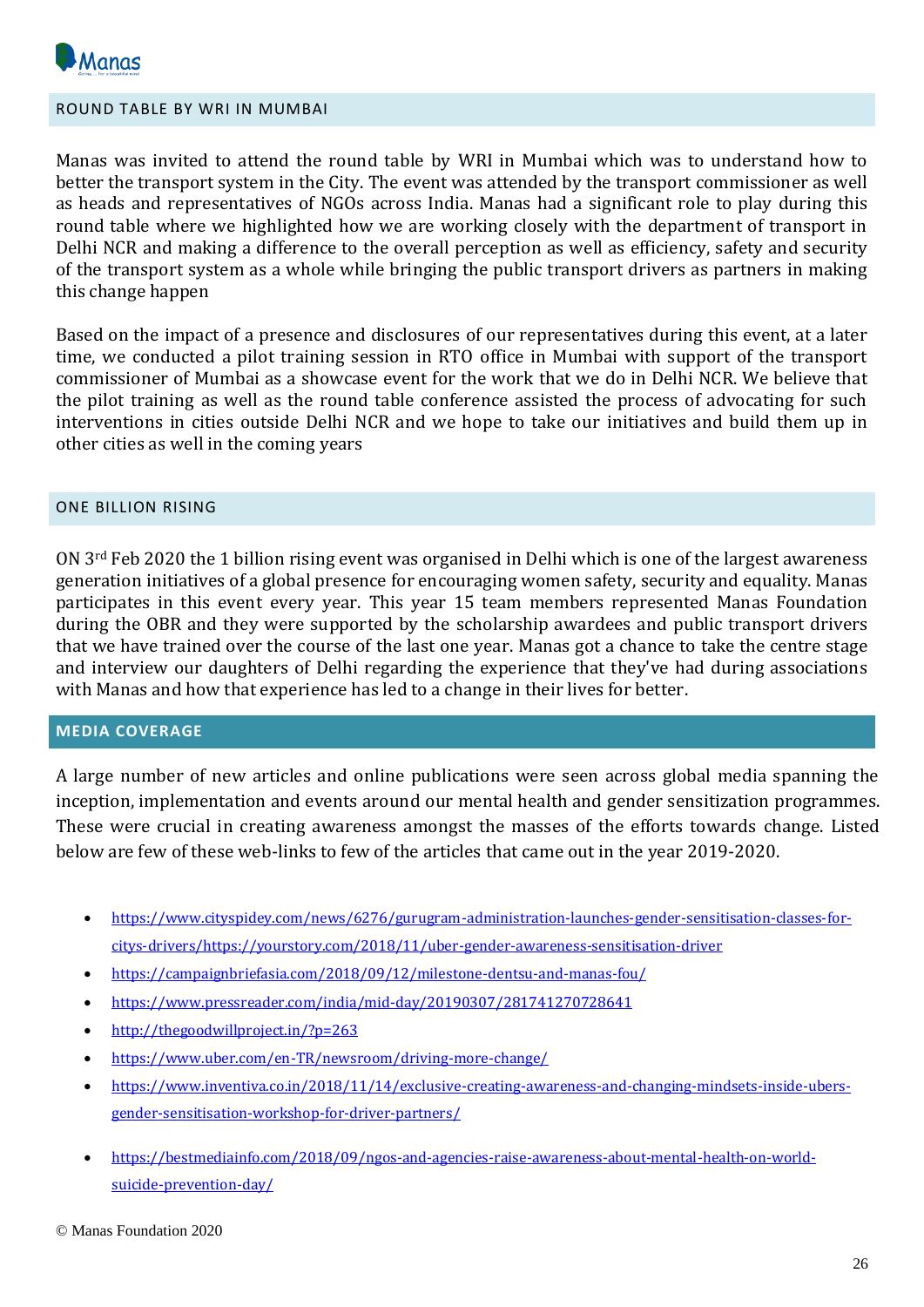

- <https://www.livemint.com/Leisure/dh4nHxciNcwSMt8QAHApCJ/Philanthropy-Money-for-the-mind.html>
- <https://www.youthkiawaaz.com/2018/04/as-mental-illness-continues-to-worry-india-ngos-take-the-initiative/>
- <https://timesofindia.indiatimes.com/india/worried-well-covids-new-victims/articleshow/77341009.cms>
- [https://indianexpress.com/article/cities/delhi/children-of-juvenile-home-paint-walls-with-themes-of-love-and](https://indianexpress.com/article/cities/delhi/children-of-juvenile-home-paint-walls-with-themes-of-love-and-loss/)[loss/](https://indianexpress.com/article/cities/delhi/children-of-juvenile-home-paint-walls-with-themes-of-love-and-loss/)
- [https://timesofindia.indiatimes.com/city/delhi/Children-homes-turn-into-canvas-for](https://timesofindia.indiatimes.com/city/delhi/Children-homes-turn-into-canvas-for-kids/articleshow/45017327.cms)[kids/articleshow/45017327.cms](https://timesofindia.indiatimes.com/city/delhi/Children-homes-turn-into-canvas-for-kids/articleshow/45017327.cms)
- [https://timesofindia.indiatimes.com/india/auto-drivers-press-panic-button-as-lockdown-throws-life-out-of](https://timesofindia.indiatimes.com/india/auto-drivers-press-panic-button-as-lockdown-throws-life-out-of-gear/articleshow/76093164.cms)[gear/articleshow/76093164.cms](https://timesofindia.indiatimes.com/india/auto-drivers-press-panic-button-as-lockdown-throws-life-out-of-gear/articleshow/76093164.cms)
- <https://epaper.hindustantimes.com/Home/ShareArticle?OrgId=206fbca5ac1>
- [https://www.thehindu.com/entertainment/music/foryourmind-music-and-art-in-aid-of-mental](https://www.thehindu.com/entertainment/music/foryourmind-music-and-art-in-aid-of-mental-health/article32212956.ece)[health/article32212956.ece](https://www.thehindu.com/entertainment/music/foryourmind-music-and-art-in-aid-of-mental-health/article32212956.ece)
- [https://timesofindia.indiatimes.com/city/chennai/uber-manas-foundation-conduct-gender-sensitisation-workshop-for](https://timesofindia.indiatimes.com/city/chennai/uber-manas-foundation-conduct-gender-sensitisation-workshop-for-drivers-in-chennai/articleshow/71112266.cms)[drivers-in-chennai/articleshow/71112266.cms](https://timesofindia.indiatimes.com/city/chennai/uber-manas-foundation-conduct-gender-sensitisation-workshop-for-drivers-in-chennai/articleshow/71112266.cms)

# **FOUNDING TEAM**

### **MONICA KUMAR**



### **Managing Trustee & Psychologist**

One of the founding trustees of Manas Foundation and an Ashoka Fellow, Monica has worked extensively in mental health care in both hospitals and communities. She has been bridging the gap between provision and implementation of mental health service by integrating mental health care units in various settings like school structures and custodial care homes. She has been instrumental in defining the guidelines for mental health needs, childcare, and protection policies for the Delhi Commission for Protection of Child Rights [DCPCR].

She aspires to co-create a multi-tiered model of recovery for mental illness management and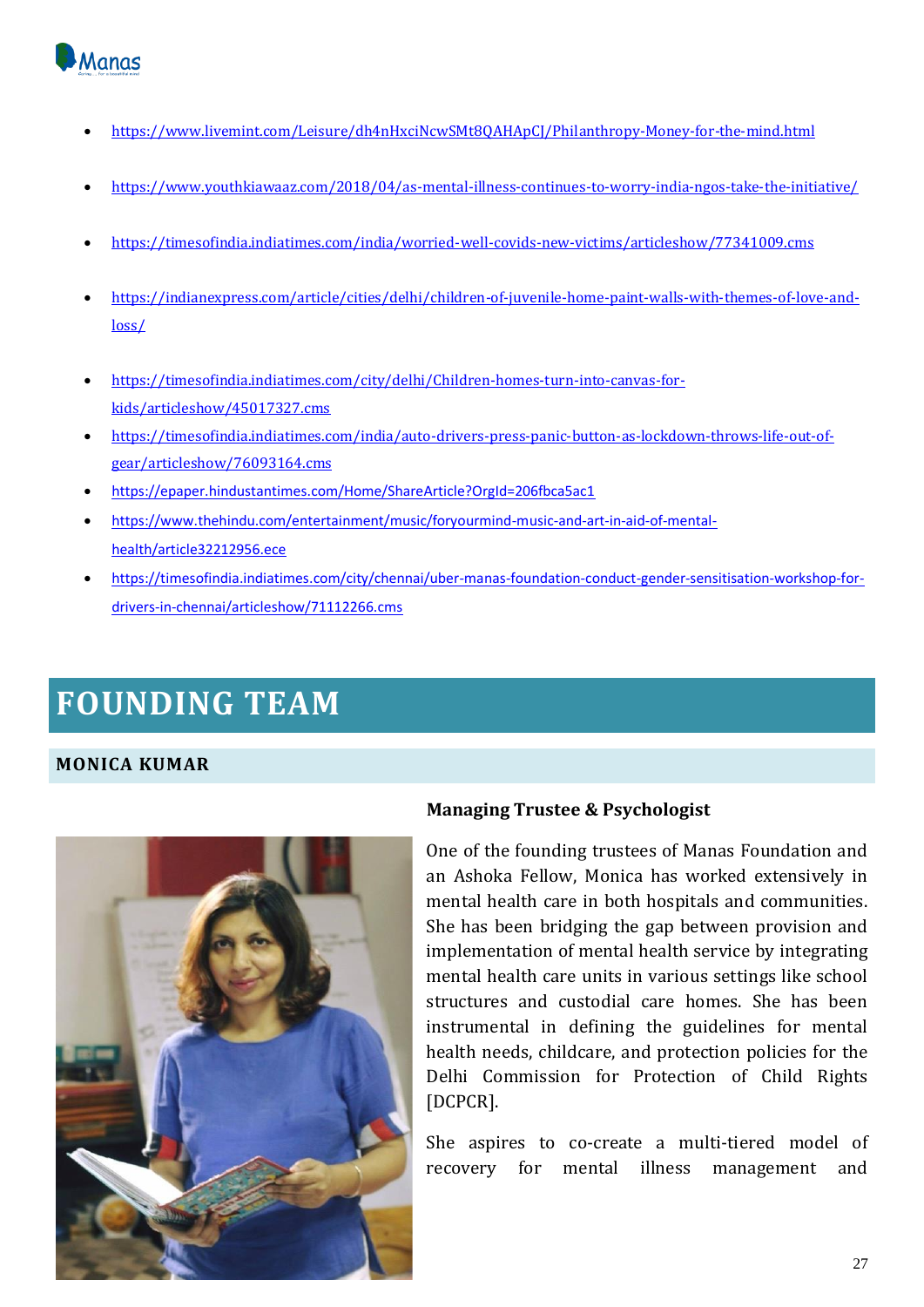

alleviation that are supported by the pillars of accessible and affordable preventive-promotiverecovery methods. She remains in continuous dialogue with the government and development institutions to build alliances for this co-creation.

She is a recipient of the EdelGive: Social Innovation Honour for her work with underprivileged women, using models of psycho-social rehabilitation and care. She serves as a member of the State Child Protection Society on one of the boards of the Department of Women and Child Development [DWCD], Delhi and is a member of the governing body of the Integrated Child Protection Scheme [ICPS]. Monica is an alumnus of NIMHANS with an MPhil. In Medical and Social Psychology.

Monica has worked with distressed populations including children and women afflicted with sexual/emotional/physical abuse and violence, juvenile delinquents, and trafficked children. Leveraging her diverse repertoire of skills and knowledge, Monica is now using unconventional mental health approaches in engaging men to create safe spaces for women. Along with the Manas team, she has been successfully implementing training and creating support systems for drivers of public transport in an attempt to create safe and accessible travel experience.

### **NAVEEN KUMAR**

### **Trustee & Psychologist**



A psychologist by choice and wanderer by nature, Naveen Kumar is one of the founding trustees of Manas. He has over 20 years of experience in providing mental health inputs to individuals and disadvantaged groups through his clinical practice and community outreach projects. He has been instrumental in conceiving the idea and process behind the key target interventions implemented by Manas to promote well-being and positivity for many vulnerable and volatile communities.

Naveen's association as alumni of IMT Ghaziabad and Campus Law Faculty, Delhi University helped him build his understanding of the corporate and legal worlds. As his core area of interest, this experience enables him to effectively provide mental health care required for issues related to work situations, environmental stress and personal and professional relationships.

His work is highly appreciated and recognised in the field of individual therapy, especially with marital problems, and resistant psychological issues of obsessions and addictions. He switched to psychology in 2000 and completed his Masters and training as a psychologist to follow his keen interest in human behaviour and the principles governing it.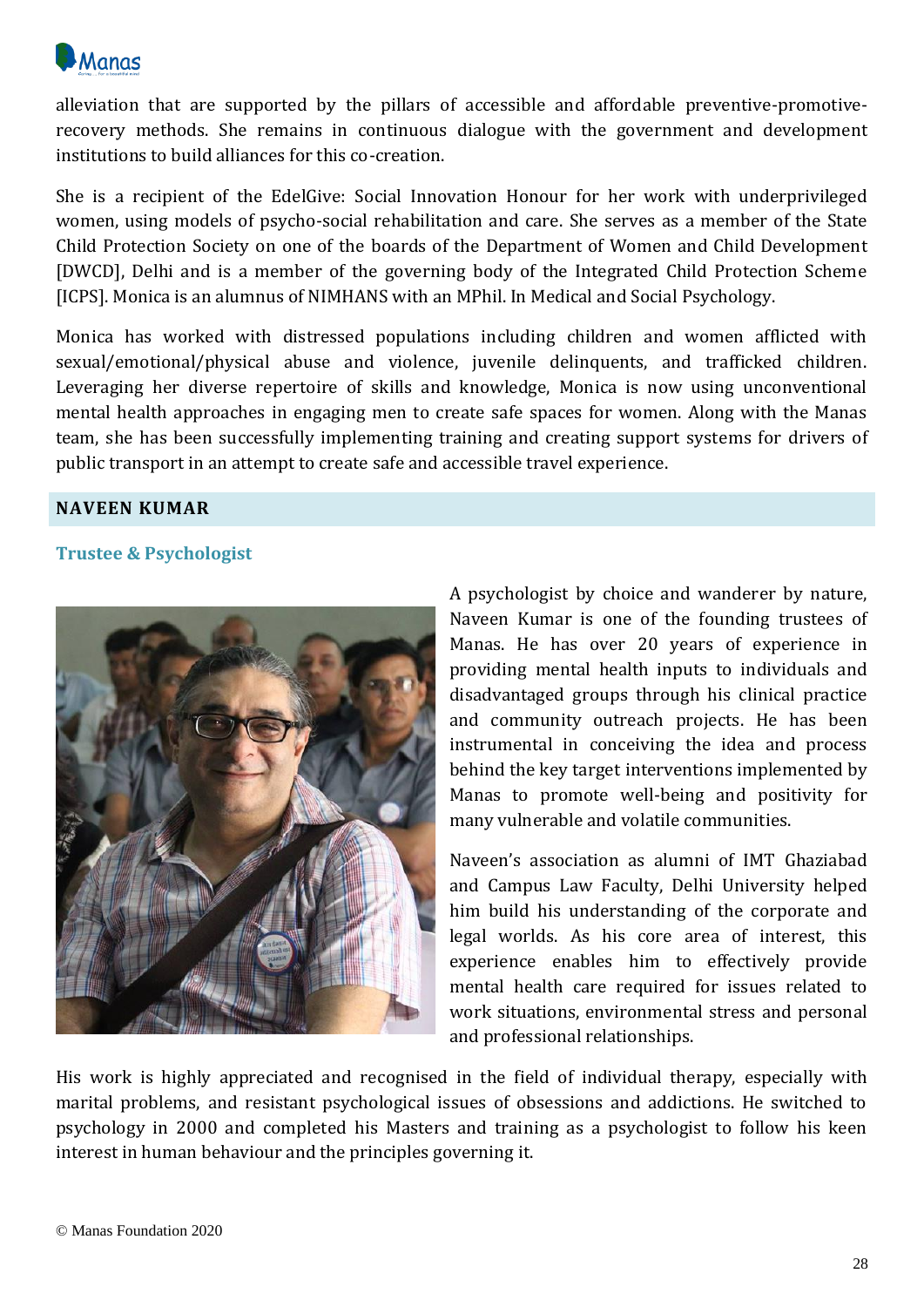

### **DR. AMIYA BANERJEE**

### **President Trustee & Psychiatrist**

Dr Amiya Banerjee practices out of Greater Noida and has been a Consultant psychiatrist at VIMHANS,



Delhi for 10 years.

Dr Banerjee completed his Diploma in Psychiatry at NIMHANS, Bangalore and his MD at AIIMS, New Delhi. His subsequent work as a practising psychiatrist has taken him into roles and settings that have broadened his understanding of psychiatry. Dr Banerjee's interest in people suffering from serious forms of mental illness like schizophrenia and mood disorders is in being able to provide them with sound diagnosis and treatment. This is possible when one integrates

psychiatry with other branches of neuroscience since the mind is seated in the brain and is affected when brain structure or function is disturbed. Inspired by this thought, he developed the Behavioural Neurology Clinic where conditions like Alzheimer's disease, stroke and Parkinson's disease were jointly treated by the neurologist, psychiatrist and neuropsychologist. He worked closely with the neurosurgeons in situations like head injury, brain tumours and postoperative ICU care.

Just as the mind is in the brain, the brain is in the body. Physical and brain illnesses are often intertwined. Dr Banerjee's interest in these interfaces led him to collaborate with other medical specialists when he was a visiting Consultant at Escorts Heart Hospital and Dharamshila Cancer Hospital. Hospital based practice, however varied, offers but one perspective of the problems prevalent in the community at large. In 2000, Dr Banerjee along with Monica founded Manas spurred by their vision of a community based mental health initiative.

The field of mental health is ultimately about the person behind the disorder who needs to be understood by the person within the professional. With time, Dr Banerjee decided to pay equal attention to his personal journey and has been enjoying half marathons, playing midfield for his football club. His novel, 'Rivers Past', was published in 2012. After a small splash, it sank without a trace. His fascination towards Indian culture and natural landscapes has taken him and his backpack to magical places where. He tries to use these insights to enrich himself and those who come to him.

### **SOME OF OUR PARTNERS IN THE LAST FIVE YEARS**

- Department of Women and Child, Govt. of NCT of Delhi
- Indraprastha Gas Limited (CSR)
- Sanskriti School
- Amity International Schools
- Dyal Singh College, Delhi University
- Sanskriti School